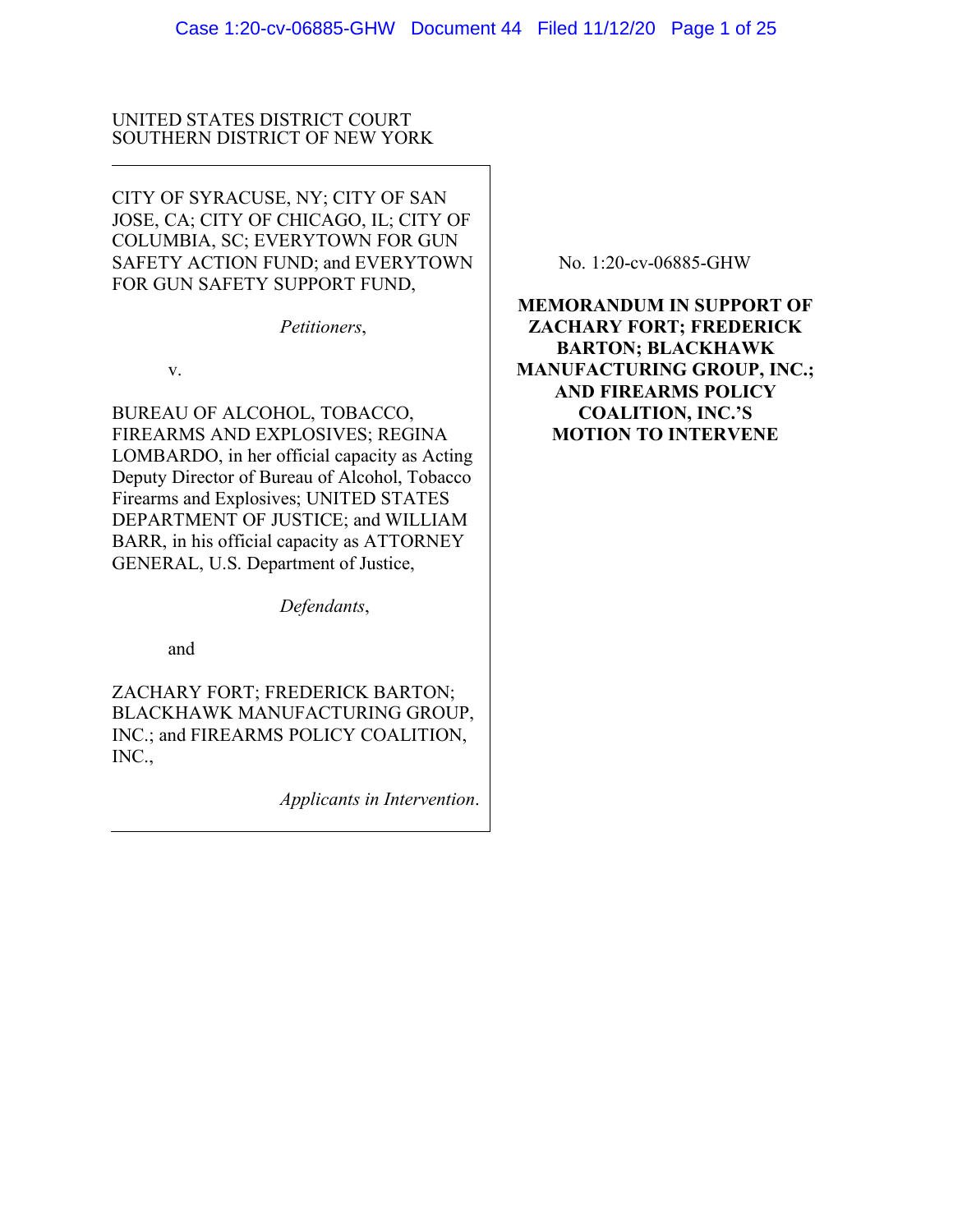# **TABLE OF CONTENTS**

|             |                                                              |                                                             |                                                     | Page   |
|-------------|--------------------------------------------------------------|-------------------------------------------------------------|-----------------------------------------------------|--------|
|             |                                                              |                                                             |                                                     |        |
|             |                                                              |                                                             |                                                     |        |
|             |                                                              |                                                             |                                                     |        |
| $I_{\cdot}$ |                                                              |                                                             |                                                     | 6      |
|             | A.                                                           |                                                             |                                                     | $\tau$ |
|             |                                                              | 1.                                                          | Applicants Filed Soon After they had Notice of the  | 8      |
|             |                                                              | 2.                                                          | No Prejudice will Occur to the Existing Parties if  | 9      |
|             |                                                              | 3.                                                          | Applicants Will be Prejudiced if Their Intervention | 10     |
|             |                                                              | 4.                                                          | The Circumstances Militate in Favor of Intervention | 10     |
|             | <b>B.</b>                                                    | Applicants Have Significant, Protectable Interests          |                                                     | 11     |
|             | $\mathcal{C}$ .                                              | Applicants' Interests Will Be Impaired by the Relief Sought |                                                     | 14     |
|             | D.                                                           | Existing Parties Will Not Adequately Represent              |                                                     | 16     |
| II.         | Alternatively, This Court Should Grant Applicants Permissive |                                                             |                                                     |        |
|             |                                                              |                                                             |                                                     | 19     |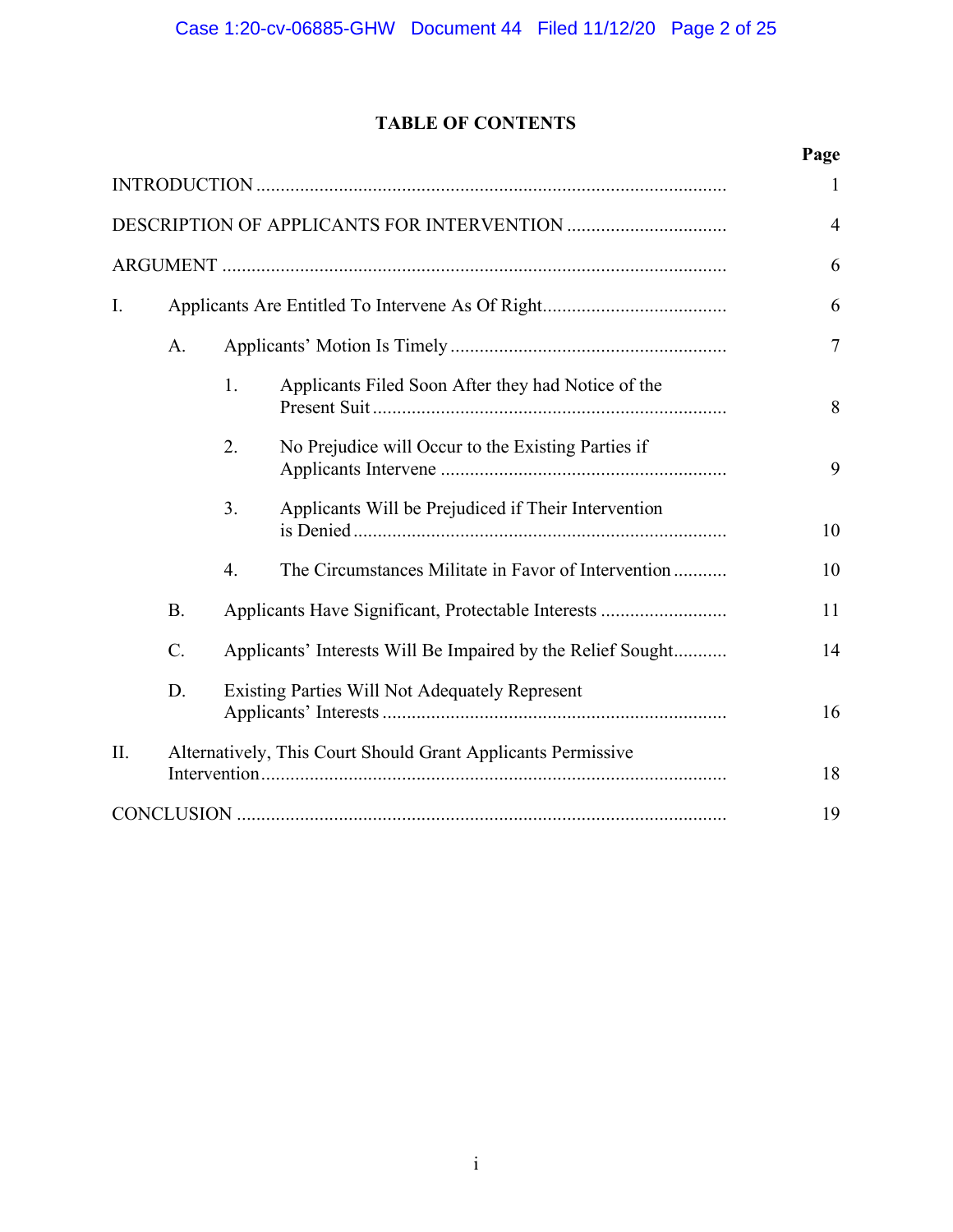# **TABLE OF AUTHORITIES**

|                                                               | Page(s)  |
|---------------------------------------------------------------|----------|
| <b>Cases</b>                                                  |          |
| Aristograt Leisure Ltd. v. Deutsche Bank Trust Co. Americas,  |          |
|                                                               | 11       |
| Bridgeport Guardians v. Delmonte,                             |          |
|                                                               | 12       |
| Butler, Fitzgerald & Potter v. Sequa Corp.,                   |          |
|                                                               | 17       |
| Exch. Comm'n v. U.S. Realty & Improvement Co.,                |          |
|                                                               | 19       |
| Floyd v. City of New York,                                    |          |
|                                                               | 7, 8, 12 |
| Forest Conservation Council v. U.S. Forest Serv.,             |          |
|                                                               | 17       |
| Fresno County v. Andrus,                                      |          |
|                                                               | 18       |
| Hartford Fire Ins. Co. v. Mitlof,                             |          |
|                                                               | 8,9      |
| In re Pandora Media, Inc.,                                    |          |
| No. 12-cv-08035-DLC, 2013 WL 6569872 (S.D.N.Y. Dec. 14, 2013) | 13, 14   |
| In re Tribune Co. Fraudulent Conveyance Litigation,           |          |
|                                                               | 8        |
| Miller v. Silbermann,                                         |          |
|                                                               | 8,9      |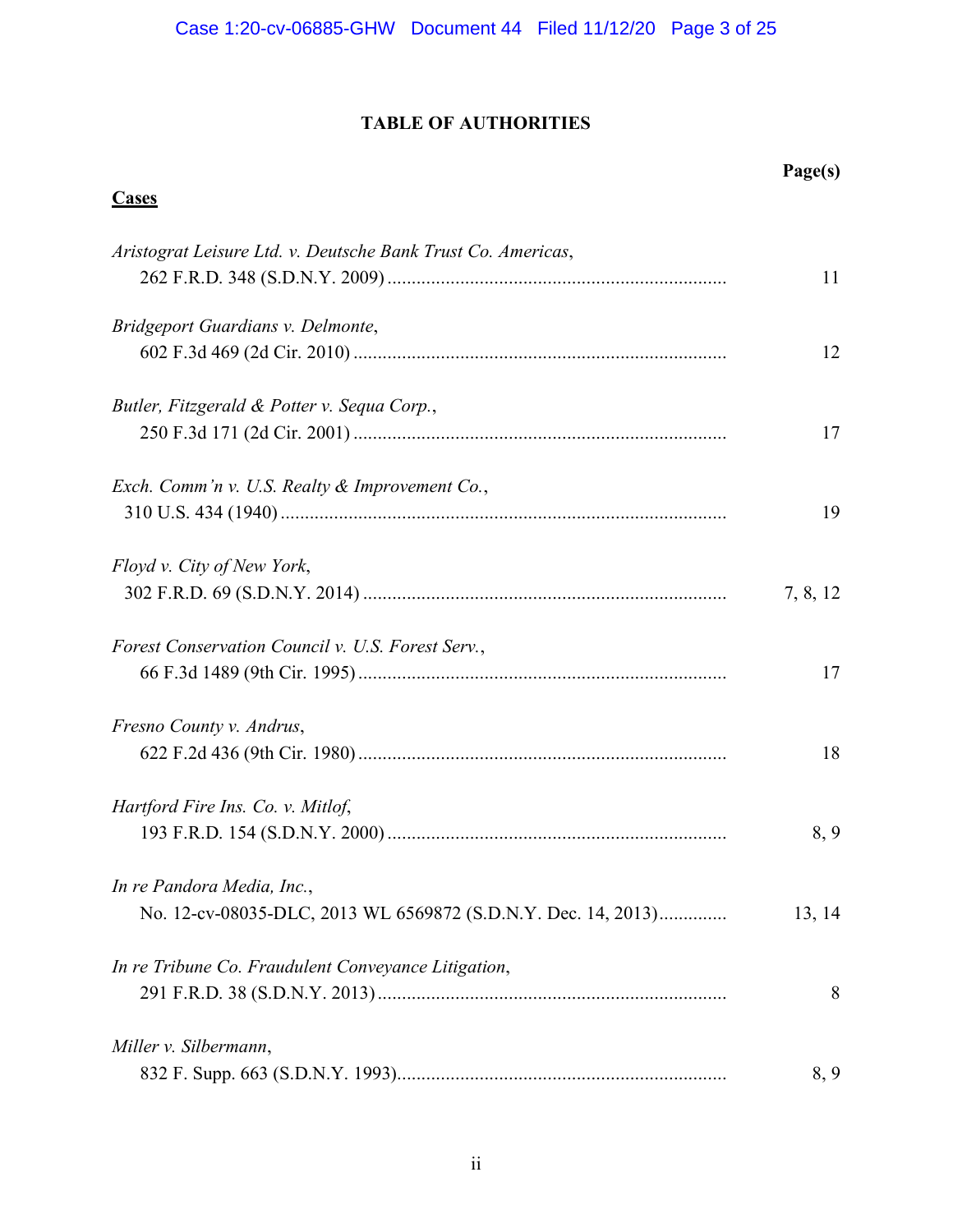| Nat'l Ass'n for Advancement of Colored People v. New York,                           | 9      |
|--------------------------------------------------------------------------------------|--------|
| New York v. Scalia,<br>No. 20-cv-01689-GHW, 2020 WL 3498755 (S.D.N.Y. June 29, 2020) | 15, 19 |
| N.Y. Pub. Int. Rsch. Grp., Inc. v. Regents of Univ. of State of N.Y.,                | 14, 18 |
| Olin Corporation v. Lamorak Insurance Company,                                       |        |
|                                                                                      | 19     |
| Peterson v. Islamic Republic of Iran,                                                | 19     |
| S.E.C. v. Everest Management Corp.,                                                  | 17     |
| Sierra Club v. Espy,                                                                 | 17, 18 |
| Sw. Ctr. for Biological Diversity v. Berg,                                           | 13     |
| Tachiona ex rel. Tachiona v. Mugabe,                                                 | 7      |
| Town of North Hempstead v. Vill. of North Hills,                                     | 18     |
| Tribovich v. United Mine Workers,                                                    | 17     |
| United States Postal Serv. v. Brennan,                                               | 12     |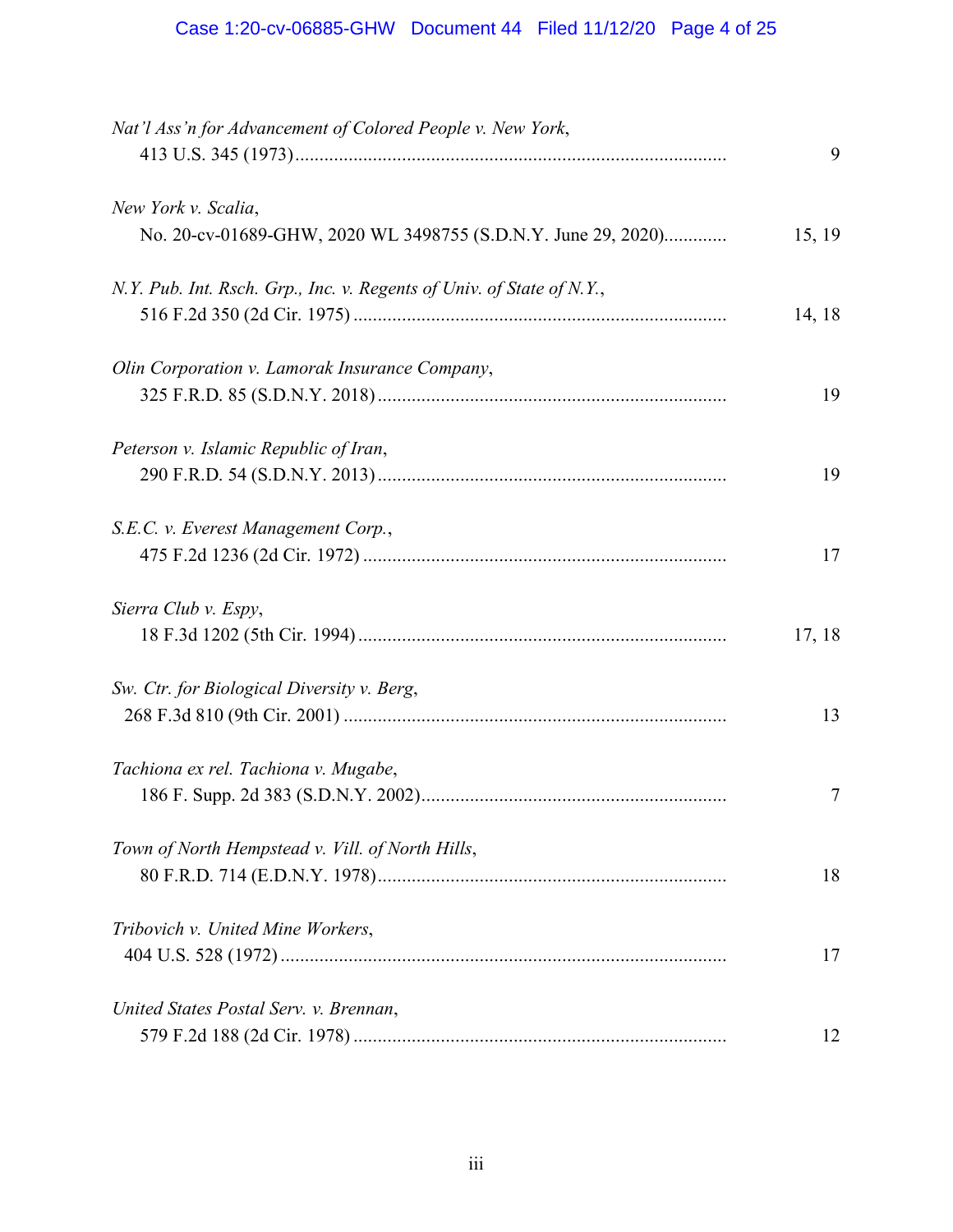# Case 1:20-cv-06885-GHW Document 44 Filed 11/12/20 Page 5 of 25

| United States v. Hooker Chems. & Plastics Corp.,               |           |
|----------------------------------------------------------------|-----------|
|                                                                | 7, 8, 9   |
| United States v. New York,                                     |           |
|                                                                | 8         |
| United States v. Pitney Bowes, Inc.,                           |           |
|                                                                | passim    |
| Werbungs Und Commerz Union Austalt v. Collectors' Guild, Ltd., |           |
|                                                                | 9         |
| Wilderness Soc'y v. U.S. Forest Service,                       |           |
|                                                                | 17        |
| <b>Rules</b>                                                   |           |
|                                                                | 22        |
|                                                                | 8         |
|                                                                | passim    |
|                                                                | 4, 19, 20 |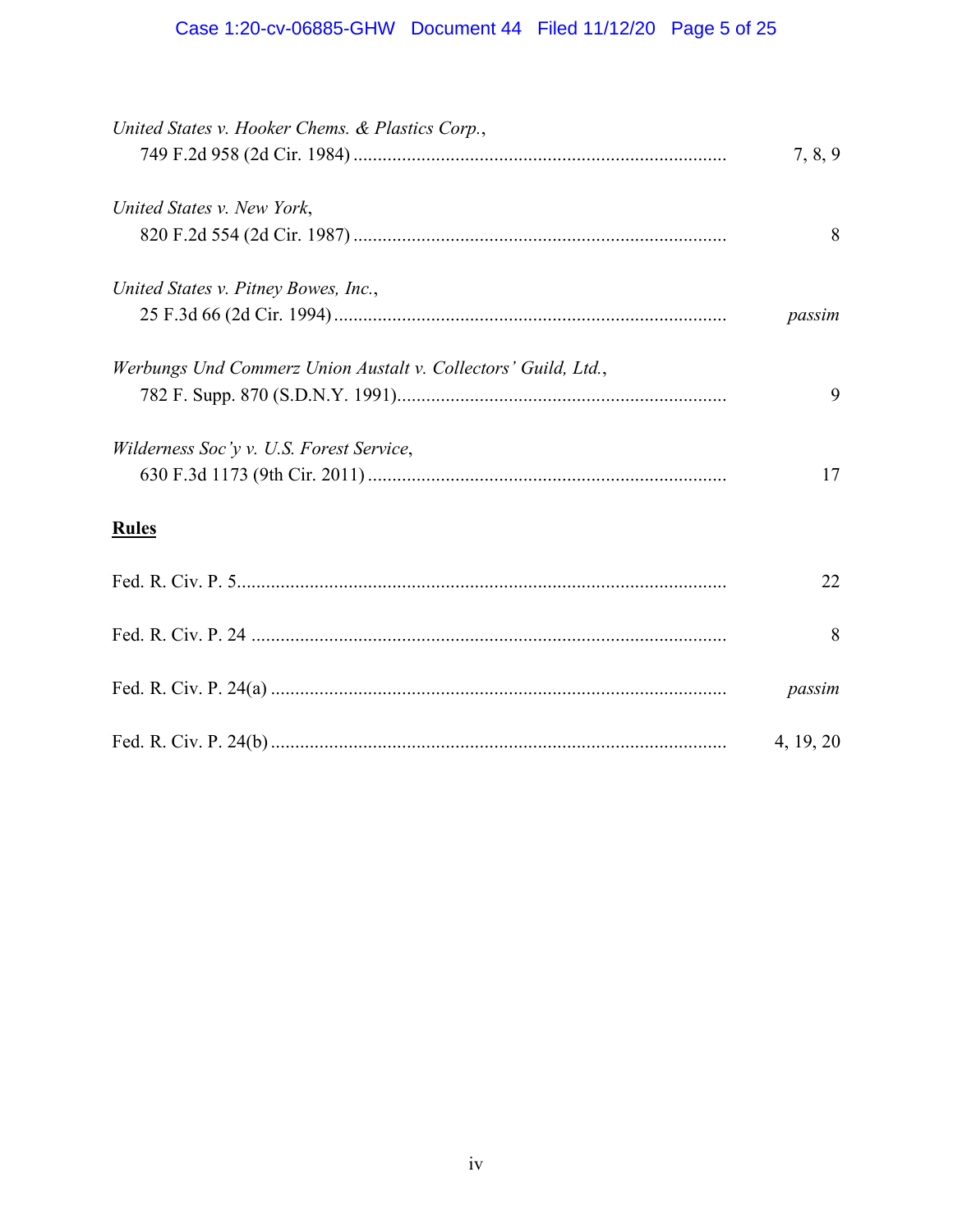#### Case 1:20-cv-06885-GHW Document 44 Filed 11/12/20 Page 6 of 25

Applicants in Intervention, Zachary Fort; Frederick Barton; BlackHawk Manufacturing Group, Inc., d/b/a 80% Arms; and Firearms Policy Coalition, Inc. (collectively, "Applicants"), have a direct and personalized interest in the matter before this Court, including, *inter alia*, the continued legality of their, as well as their customers' and members' personal and business practices, and respectfully submit the following *Memorandum in Support of their Motion to Intervene* in the above-captioned case as Defendant-Intervenors.

## **INTRODUCTION**

The cities of Syracuse, NY; San Jose, CA; Chicago, IL; and Columbia, SC; as well as Everytown for Gun Safety Action Fund and Everytown for Gun Safety Support Fund (collectively, "Petitioners") seek to use the Administrative Procedure Act ("APA") to impose their policy preferences on the entire nation. The crux of Petitioners' argument is that the Bureau of Alcohol, Tobacco, Firearms, and Explosives ("ATF") has violated the APA by employing an objective test based on the actual manufacturing process involved to evaluate whether a "receiver blank," "frame blank," "partially-manufactured frame," "partially-manufactured receiver," "80% frame," "80% receiver," "unfinished frame," or "unfinished receiver" (collectively, "Non-Firearm Objects") is a "firearm" as defined by the Gun Control Act of 1968 ("GCA"). If Petitioners succeed, the ATF may be required to regulate materials of all kinds, including but not limited to Non-Firearm Objects, simply because individuals, through their own knowledge and skill, can manufacture them into firearms. The process of individually manufacturing firearms for personal use is legal in the United States—a point Petitioners do not dispute. Petitioners, however, argue it is too easy to manufacture a Non-Firearm Object into a firearm, attempting to substitute their own reasoning for that of the ATF.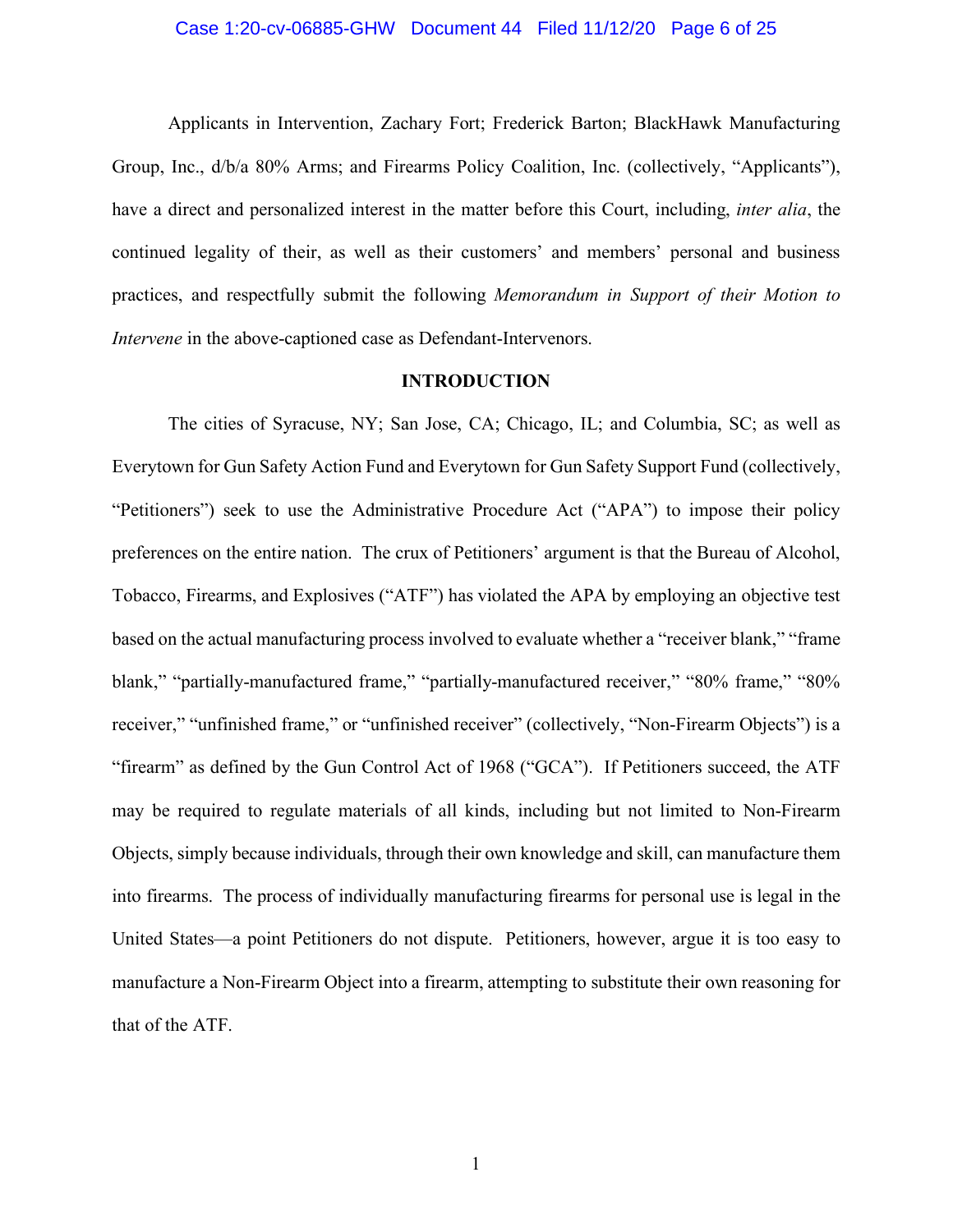#### Case 1:20-cv-06885-GHW Document 44 Filed 11/12/20 Page 7 of 25

The ATF's determination that Non-Firearm Objects do not constitute "firearms" as defined by the GCA, which Petitioners seek to overturn, has been relied upon by Applicants, as well as their customers, members, and numerous individuals across the nation.<sup>1</sup> Petitioners, however, rely entirely on their own interpretation of the GCA in an attempt to force ATF to revise its longstanding determination. Because Petitioners' interpretation of the GCA differs from the ATF's, and because Petitioners attempt to show alleged negative societal impacts of the ATF's position, Petitioners incorrectly assert they are entitled to the reversal of a well-established agency precedent. Petitioners, however, cannot substitute their judgment for that of the agency.

Applicants timely seek to intervene in this matter to defend their, their customers', and their members' interests that would be directly impacted should this Court grant Petitioners the relief they seek. Each Applicant would be directly and adversely impacted by a judgment in favor of the Petitioners on any of their claims for relief. Applicants include Zachary Fort and Frederick Barton could be exposed to criminal liability for, and would be prevented from engaging in, the constitutionally and statutorily protected conduct they currently engage in should this Court grant the Petitioners' requested relief. BlackHawk Manufacturing Group, Inc., d/b/a 80% Arms ("80% Arms"), is a lawful producer and retailer of Non-Firearm Objects and would be irreparably harmed, including but not limited to suffering a prohibition or significant disruption of its business

 <sup>1</sup> Petitioners' contention that the ATF "appeared to change course from its temporal approach without explanation" in 2006 is not accurate. *See* Complaint, ECF No. 11, ¶ 78. For example, a determination letter from January 2004 reads: "However, a solid AR-15 type receiver casting, without having the critical internal areas machined (magazine well and central area for the fire control components) or crosspin holes drilled, would not constitute a 'firearm' as defined in the NFA." Letter from Sterling Nixon, Chief, Firearms Technology Branch, ATF, to Mark Malkowski, Continental Machine Tool Company, Inc. (Jan. 29, 2004). Machining has always been the predominant factor in the ATF's determinations. *See* Letter from Sterling Nixon, Chief, Firearms Technology Branch, ATF, to Justin Halford (July 1, 2003) ("Based on our examination of the unfinished receiver, it is our opinion that the subject sample *has received sufficient machining* to be classified as the frame or receiver for a 'firearm' . . . .") (emphasis added); Letter from Edward H. Cohen, Jr., Chief, Firearms Technology Branch, to Robert Bower, Jr., Philadelphia Ordnance, Inc. (May 26, 1992) ("The receiver is basically complete except that the interior cavity has *not been completely machined*.") (emphasis added).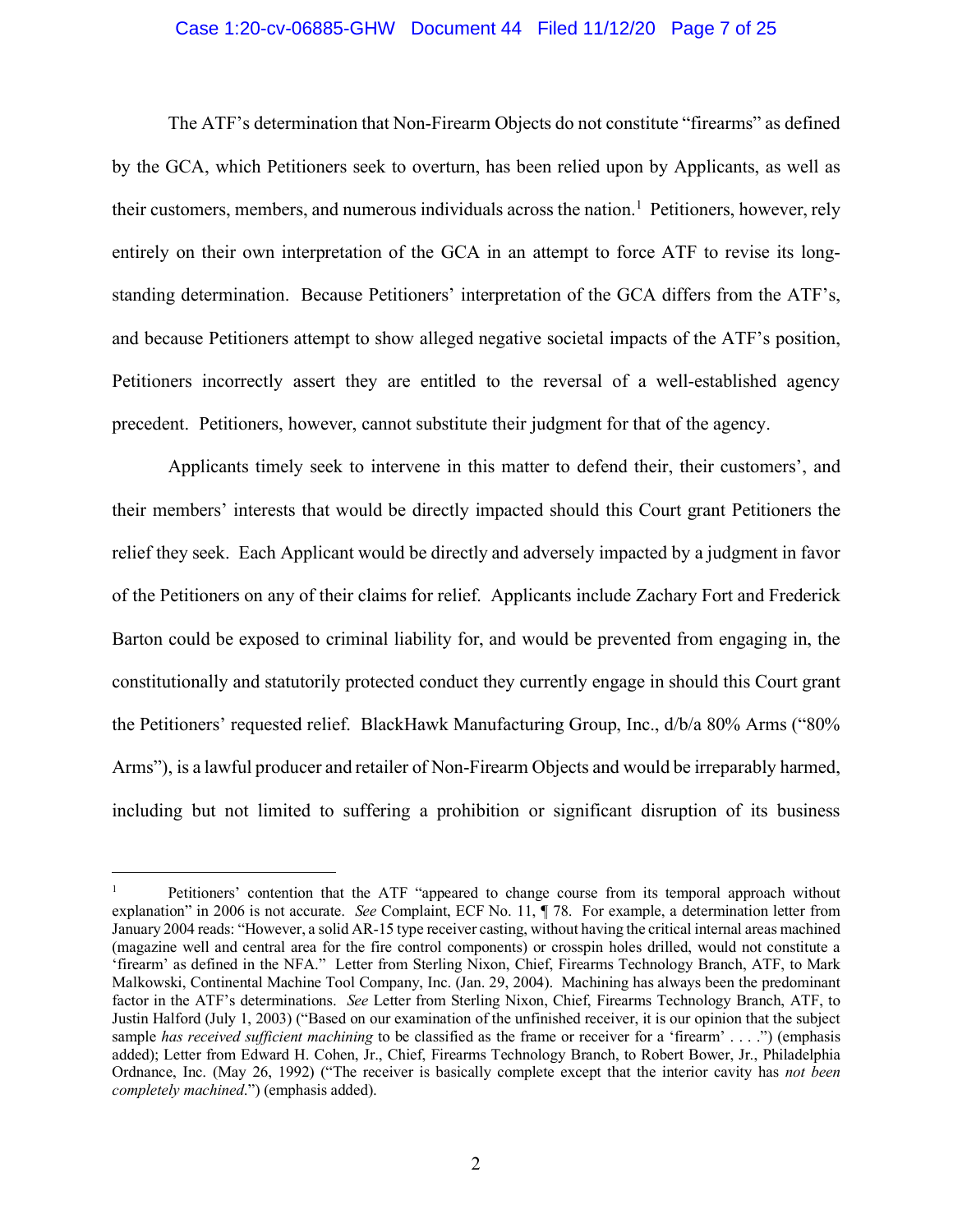#### Case 1:20-cv-06885-GHW Document 44 Filed 11/12/20 Page 8 of 25

practices, should this Court rule in favor of Petitioners. Firearms Policy Coalition, Inc. ("FPC") is a nonprofit organization that owns and possesses Non-Firearm Objects; <sup>2</sup> has members who produce, buy, sell, possess, and own Non-Firearm Objects; and has members that have firearms individually manufactured for personal use from the same. FPC represents its members, including Zachary Fort, Frederick Barton, and 80% Arms, who would all be harmed should this Court rule in Petitioners' favor, but who are too numerous to conveniently intervene. Each party has an interest in protecting itself, its customers, and/or its members from a sudden reversal of long accepted precedent that could create felons out of millions of Americans for exercising their natural, inalienable, Second Amendment protected rights and could prohibit them from engaging in conduct that is lawful across the United States.

Furthermore, Applicants' interests are not adequately represented by Defendants. While the ATF currently seeks to preserve its determination on behalf of the general public, it must balance competing statutory, regulatory, and resource concerns and may therefore compromise legally defensible positions Applicants seek to preserve, *inter alia*, their particular interests in the continued ownership, possession, production, purchase, and sale of Non-Firearm Objects. Moreover, Applicants seek to defend their reliance interests in the ATF's long-held precedent and preserve their rights as protected by the Second Amendment—a position that the ATF will not adequately represent.

Applicants meet all criteria for intervention as of right and request this Court grant their Motion to Intervene in this matter pursuant to Federal Rule of Civil Procedure 24(a). In the alternative, Applicants request this Court grant them permissive intervention pursuant to Federal Rule of Civil Procedure 24(b).

 <sup>2</sup> *See* Declaration of Brandon Combs ("Combs Decl.") at ¶¶ 9–10.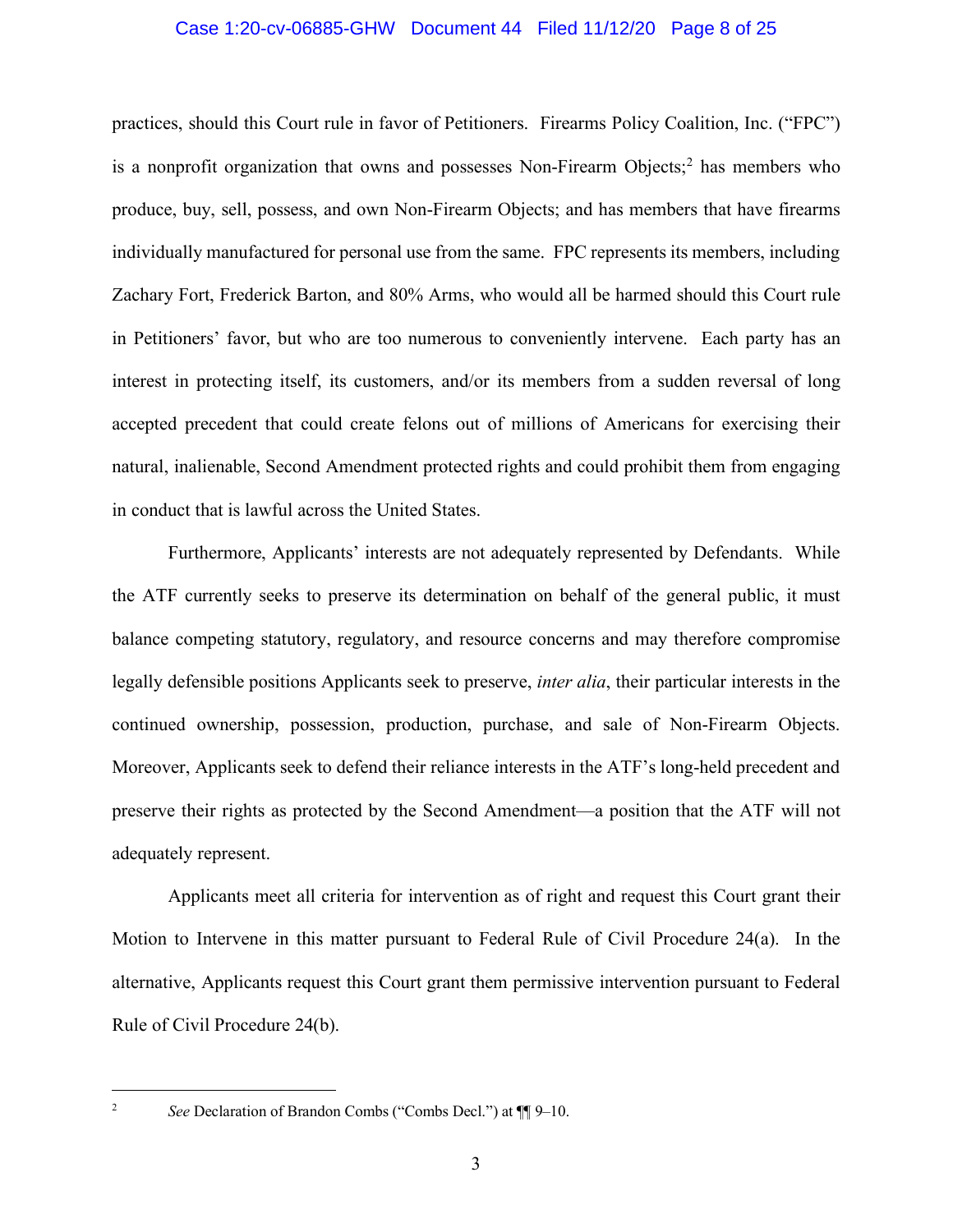#### **DESCRIPTION OF APPLICANTS FOR INTERVENTION**

Zachary Fort is a resident of the state of New Mexico. Mr. Fort is a law-abiding citizen who owns and possesses constitutionally protected arms for the lawful purpose of, *inter alia*, selfdefense. Mr. Fort is not prohibited from purchasing firearms by any federal or state law. Mr. Fort has purchased at least one Non-Firearm Object in the past. Through Mr. Fort's own effort and expertise, he has undertaken the manufacturing processes necessary to convert a Non-Firearm Object into a "firearm" as defined by the GCA. Mr. Fort intends to continue to purchase Non-Firearm Objects so long as he can continue to do so without undergoing a federal background check and will continue to manufacture those items into firearms as defined by the GCA in the future. Should this Court rule in Petitioners' favor, Mr. Fort's current property and/or future ability to acquire similar property will be directly and adversely impacted, thereby harming Mr. Fort and many other similarly situated Americans across the country. Mr. Fort is a member of Firearms Policy Coalition, Inc.

Applicant Frederick Barton is a resident of the State of Colorado. Mr. Barton is a lawabiding citizen who owns and possesses constitutionally protected arms for the lawful purpose of, *inter alia*, self-defense. Mr. Barton is not prohibited from purchasing firearms by any federal or state law. Mr. Barton has purchased at least one Non-Firearm Object in the past and had it shipped directly to his residence, not to a Federal Firearms Licensee, and did not undergo a federal background check. Mr. Barton intends to continue to purchase Non-Firearm Objects so long as he can continue to have them shipped to his residence, not to a Federal Firearms Licensee, and continues to not be subjected to a federal background check. Mr. Barton intends to manufacture those items into "firearms" as defined by the GCA in the future. Should this Court rule in Petitioners' favor, Mr. Barton's current property and/or his future ability to acquire similar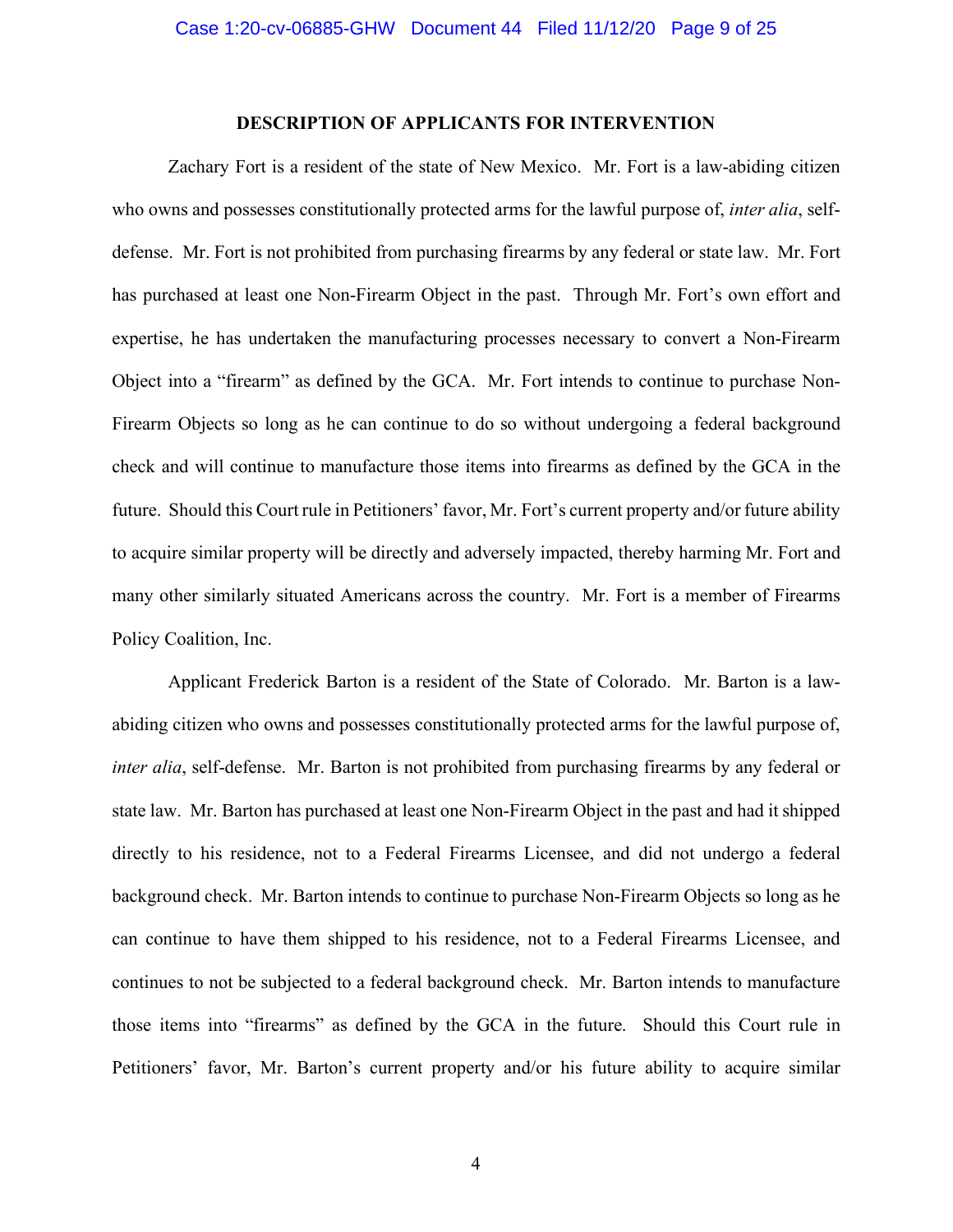#### Case 1:20-cv-06885-GHW Document 44 Filed 11/12/20 Page 10 of 25

property will be directly and adversely impacted, thereby harming Mr. Barton and many other similarly situated Americans across the country. Mr. Barton is a member of Firearms Policy Coalition, Inc.

BlackHawk Manufacturing Group, Inc., d/b/a 80% Arms, is a corporation incorporated under the laws of California with its principal place of business in Garden Grove, California. 80% Arms is a producer and seller of Non-Firearm Objects, manufacturing jigs, and other firearm manufacturing tools. 80% Arms sells its products directly to customers across the United States, including within the state of New York. 80% Arms represents itself and its customers, including but not limited to its right to sell and its customers' right to purchase Non-Firearm Objects. 80% Arms has expended and diverted resources in furtherance of the lawful production, sale, and distribution of its products and will be adversely and directly harmed if this Court were to grant Petitioners the relief they seek—including but not limited to the potential prohibition of 80% Arms' current business practices or significant increases in its regulatory compliance costs.

Firearms Policy Coalition, Inc. is a nonprofit organization incorporated under the laws of Delaware with its principal place of business in Sacramento, California. FPC's purposes include defending and promoting the People's rights—especially but not limited to First and Second Amendment protected rights—advancing individual liberty, and restoring freedom. FPC serves its members and the public through legislative advocacy, grassroots advocacy, litigation and legal efforts, research, education, outreach, and other programs. FPC has members across the United States, including Applicants Fort, Barton, and 80% Arms. FPC represents itself as an owner and possessor of Non-Firearm Objects<sup>3</sup> and its members—who include the named Applicants, producers, retailers, purchasers, and possessors of Non-Firearm Objects; individuals who have

 <sup>3</sup> *See* Combs Decl. at ¶¶ 9–10.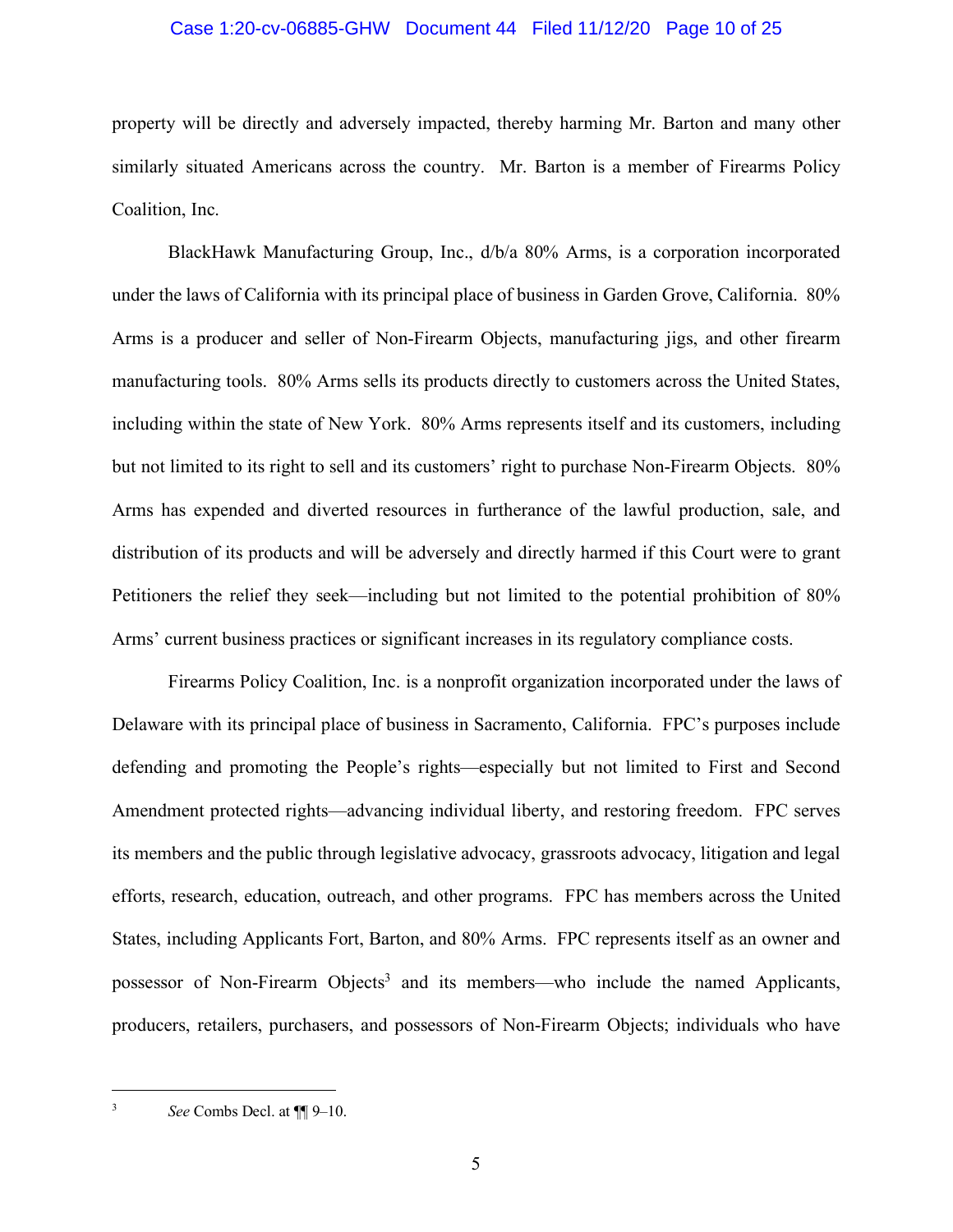#### Case 1:20-cv-06885-GHW Document 44 Filed 11/12/20 Page 11 of 25

manufactured firearms for individual use from Non-Firearm Objects; and individuals who wish to continue to purchase Non-Firearm Objects to manufacture them into firearms. FPC seeks intervention to represent these legally protected interests of itself and its members as FPC and its members will be adversely and directly harmed if this Court grants Petitioners the relief they seek.

#### **ARGUMENT**

#### **III. APPLICANTS ARE ENTITLED TO INTERVENE AS OF RIGHT**

Applicants meet each element of the Second Circuit's test to evaluate intervention as of right, pursuant to Federal Rule of Civil Procedure 24(a). Applicants timely seek intervention in this matter prior to the parties filing any dispositive motions, even in the face of a greatly expedited briefing schedule. Additionally, Applicants *agree to abide by the currently established briefing schedule, should this Court grant them intervention*. Applicants have a legally protectable interest in the continued production, sale, purchase, possession, and individual manufacture of Non-Firearm Objects, which interest will be directly impacted should this Court rule for Petitioners.<sup>4</sup> Finally, Applicants' interests are not adequately represented by the ATF, which, as a federal agency, is obligated to consider a wide spectrum of views, many of which conflict with the particular interests of Applicants, their customers, and their members. Accordingly, this Court should grant Applicants intervention as of right in this matter.

Federal Rule of Civil Procedure 24(a) establishes the criteria for intervention as of right:

On timely motion, the court must permit anyone to intervene who . . . claims an interest relating to the property or transaction that is the subject of the action, and is so situated that disposing of the action may as a practical matter impair or impede

 <sup>4</sup> The extent of Petitioners' argument in this matter will determine the extent of the potential adverse impacts on Applicants. At the very least, should this Court rule in favor of Petitioners, Applicants will be prohibited from engaging in the currently lawful practice of producing, selling, shipping, purchasing, and receiving Non-Firearm Objects without the use of a Federal Firearms Licensee or federal background check. That change will fundamentally and negatively impact Applicants' currently legal business and personal practices.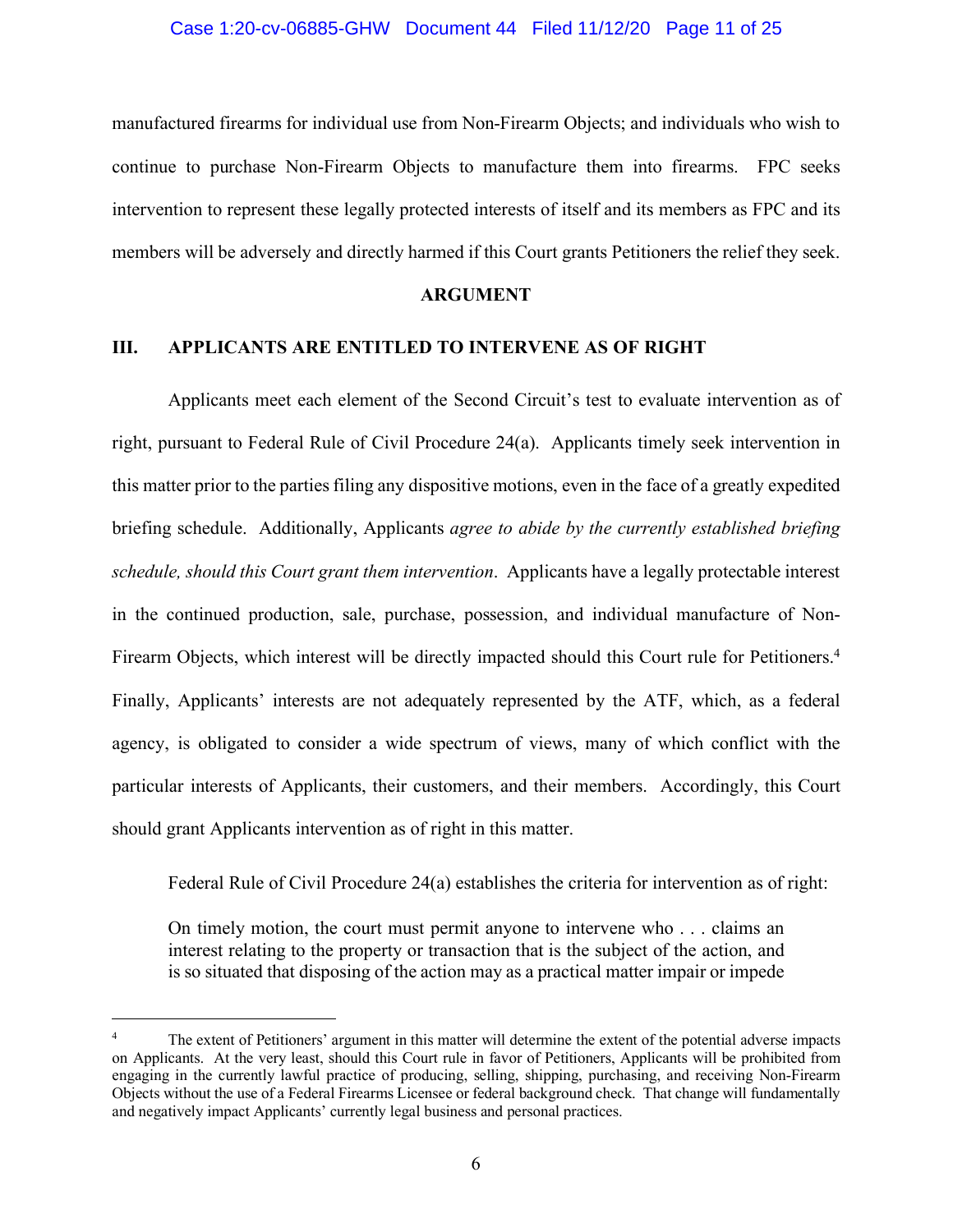#### Case 1:20-cv-06885-GHW Document 44 Filed 11/12/20 Page 12 of 25

the movant's ability to protect its interest, unless existing parties adequately represent that interest.

Fed. R. Civ. P. 24(a), (a)(2).

This Circuit employs a four-part test to evaluate intervention as of right: (1) the applicant's motion must be timely; (2) the applicant must assert an interest relating to the transaction or property that is the subject of the action; (3) the applicant must demonstrate that its interest may be impaired by the action; and (4) the interests of the applicant must not be adequately represented by the parties already involved in the action. *United States v. Pitney Bowes, Inc.*, 25 F.3d 66, 69 (2d Cir. 1994); *Floyd v. City of New York*, 302 F.R.D. 69, 83 (S.D.N.Y. 2014). This Circuit has specified that "the test [is] a flexible and discretionary one," where "courts generally look at all four factors as a whole." *Tachiona ex rel. Tachiona v. Mugabe*, 186 F. Supp. 2d 383, 394 (S.D.N.Y. 2002) (quoting *United States v. Hooker Chems. & Plastics Corp.*, 749 F.2d 958, 983 (2d Cir. 1984)). In evaluating intervention, courts are guided by practical and equitable principles in an effort to balance "efficiently administrating legal disputes by resolving all related issues in one lawsuit, on the one hand, and keeping a single lawsuit from becoming unnecessarily complex, unwieldy or prolonged, on the other hand." *Floyd*, 302 F.R.D. at 83 (quoting *Pitney Bowes*, 25 F.3d at 69).

## **A. Applicants' Motion Is Timely**

Applicants' Motion to Intervene is filed prior to any dispositive motions being filed, will not disrupt the current briefing schedule, and will not prejudice any party to the litigation—thus, Applicants' Motion is timely.

In determining whether a motion is timely, courts in this circuit consider four factors: (1) how long the applicant had notice of the interest before it made the motion to intervene; (2) prejudice to existing parties resulting from any delay; (3) prejudice to the applicant if the motion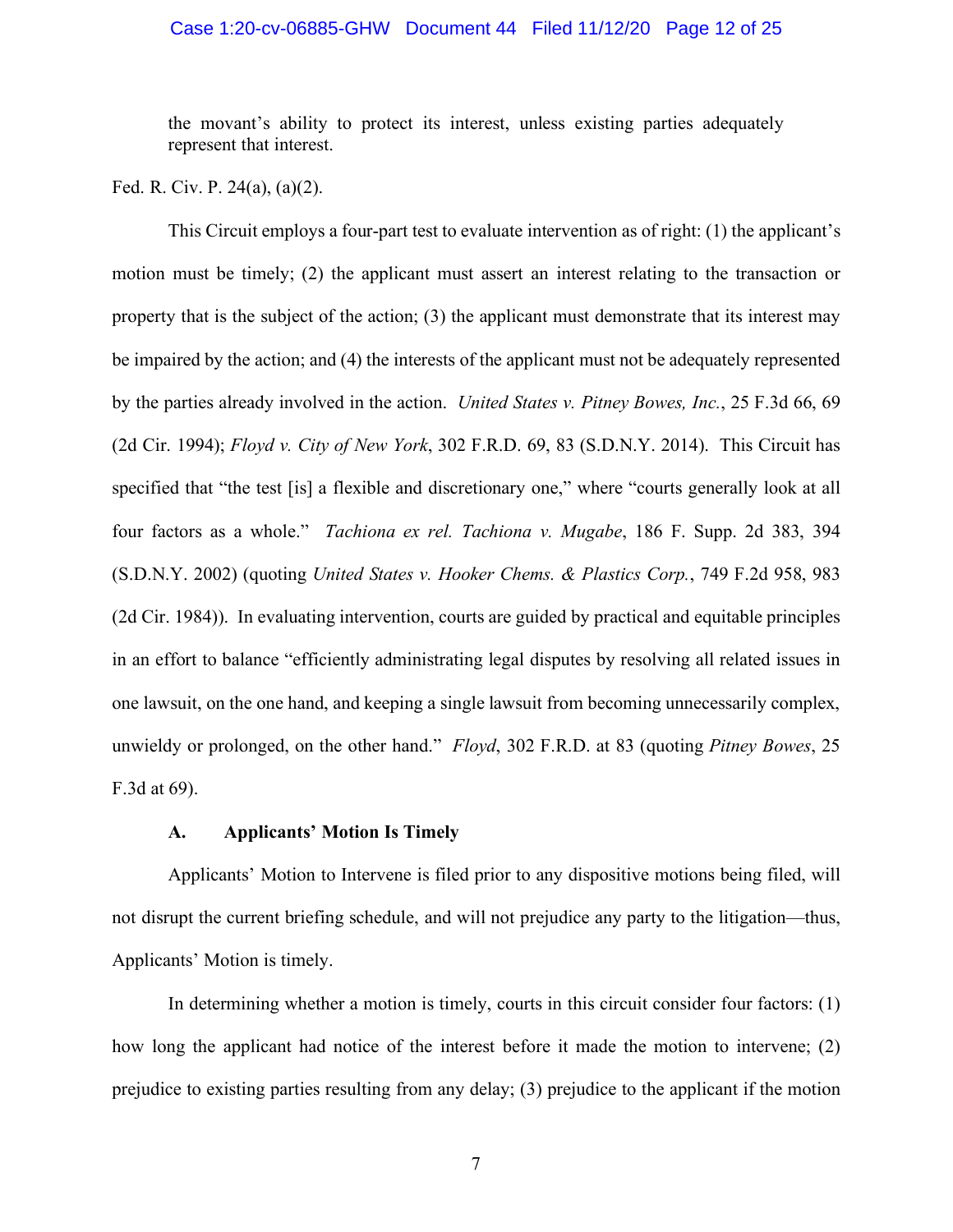#### Case 1:20-cv-06885-GHW Document 44 Filed 11/12/20 Page 13 of 25

is denied; and (4) any unusual circumstances militating for or against a finding of timeliness. *Pitney Bowes*, 25 F.3d at 70; *United States v. New York*, 820 F.2d 554, 557 (2d Cir. 1987). The court weighs these factors, mindful that Rule 24 "provides the flexibility necessary to cover the multitude of possible intervention situations . . . ." *Hooker Chemicals*, 749 F.2d at 983.

Timeliness is flexible and the decision is entrusted to the district judge's sound discretion. *Floyd*, 302 F.R.D. at 83. Furthermore, the primary focus of the court's inquiry should be the prejudice to the non-moving parties and where they are not prejudiced the court should allow intervention. *Miller v. Silbermann*, 832 F. Supp. 663, 669 (S.D.N.Y. 1993). Each factor weighs in favor of this Court deeming Applicants' Motion timely.

#### **1. Applicants Filed Soon After they had Notice of the Present Suit**

The time between Applicants' notice of this litigation and the filing of this motion is minimal and is not burdensome.

Intervention as of right is allowed when an applicant moves to intervene shortly after being put on notice that they have an interest in the litigation. *In re Tribune Co. Fraudulent Conveyance Litigation*, 291 F.R.D. 38, 41–42 (S.D.N.Y. 2013) (notice of interest was created in July and intervention in November was acceptable); *Hartford Fire Ins. Co. v. Mitlof*, 193 F.R.D. 154, 160 (S.D.N.Y. 2000) (intervention was timely when sought within three months of the complaint); *Werbungs Und Commerz Union Austalt v. Collectors' Guild, Ltd.*, 782 F. Supp. 870 (S.D.N.Y. 1991) (two years is acceptable for intervention after notice of interest); *but see Nat'l Ass'n for Advancement of Colored People v. New York*, 413 U.S. 345, 366 (1973) (intervention not timely after four months *only because* applicants had notice far before commencement of the suit).

Here, less than three months have elapsed since Petitioners initiated this suit, which is less than the time allowed for by this Court in *Mitlof*, *Werbungs*, and *Tribune Co.* Further, unlike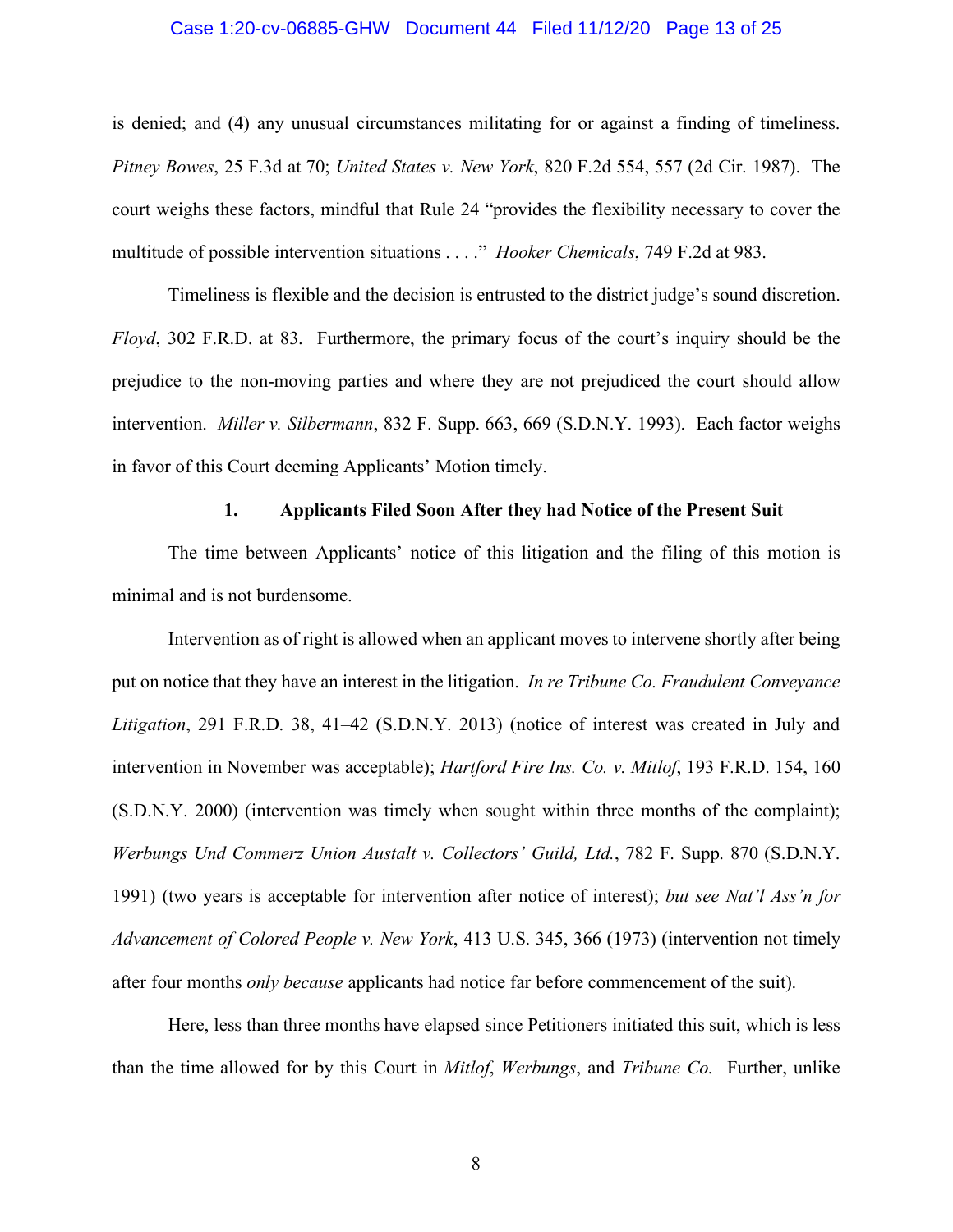#### Case 1:20-cv-06885-GHW Document 44 Filed 11/12/20 Page 14 of 25

intervention in *NAACP v. New York*, Applicants here had no advance notice of the impending litigation. Even so, Applicants here have moved more quickly than those in *NAACP v. New York*. Additionally, while this suit directly impacts Applicants, their property, their activities, and their practices, Applicants were not required to be specifically notified of this litigation and learned of it sometime after the Complaint was filed.

Accordingly, based on notice to Applicants, their quick response, and this Court's past practice of allowing intervention five months after a notice of interest was created, this Court should consider Applicants' Motion as timely.

#### **2. No Prejudice will Occur to the Existing Parties if Applicants Intervene**

The existing parties will not be prejudiced by allowing Applicants intervention in this matter because Petitioners' arguments will be unaffected and Applicants will not seek to alter the current briefing schedule.

A motion to intervene will generally be deemed timely if the nonmovant is not prejudiced by delay. *Silbermann*, 832 F. Supp. at 669. When determining the prejudice caused by the timeliness of the delay, the court focuses on the posture of that litigation at the time the motion to intervene is made. *Hooker Chems.*, 749 F.2d at 983. Prejudice is found where a court would unavoidably be required to delay decisions in the case. *See Pitney Bowers*, 25 F.3d at 72 (prejudice would occur because the court would be unavoidably obligated to delay entry of the consent decree).

Here, even despite the greatly accelerated litigation schedule, Applicants have moved for intervention prior to any substantive motions being filed. At the time of filing, Petitioners have thirteen days to file their motion for summary judgment, pursuant to this Court's September 29, 2020 Order. ECF No. 35. Applicants agree, should this Court grant their intervention, to abide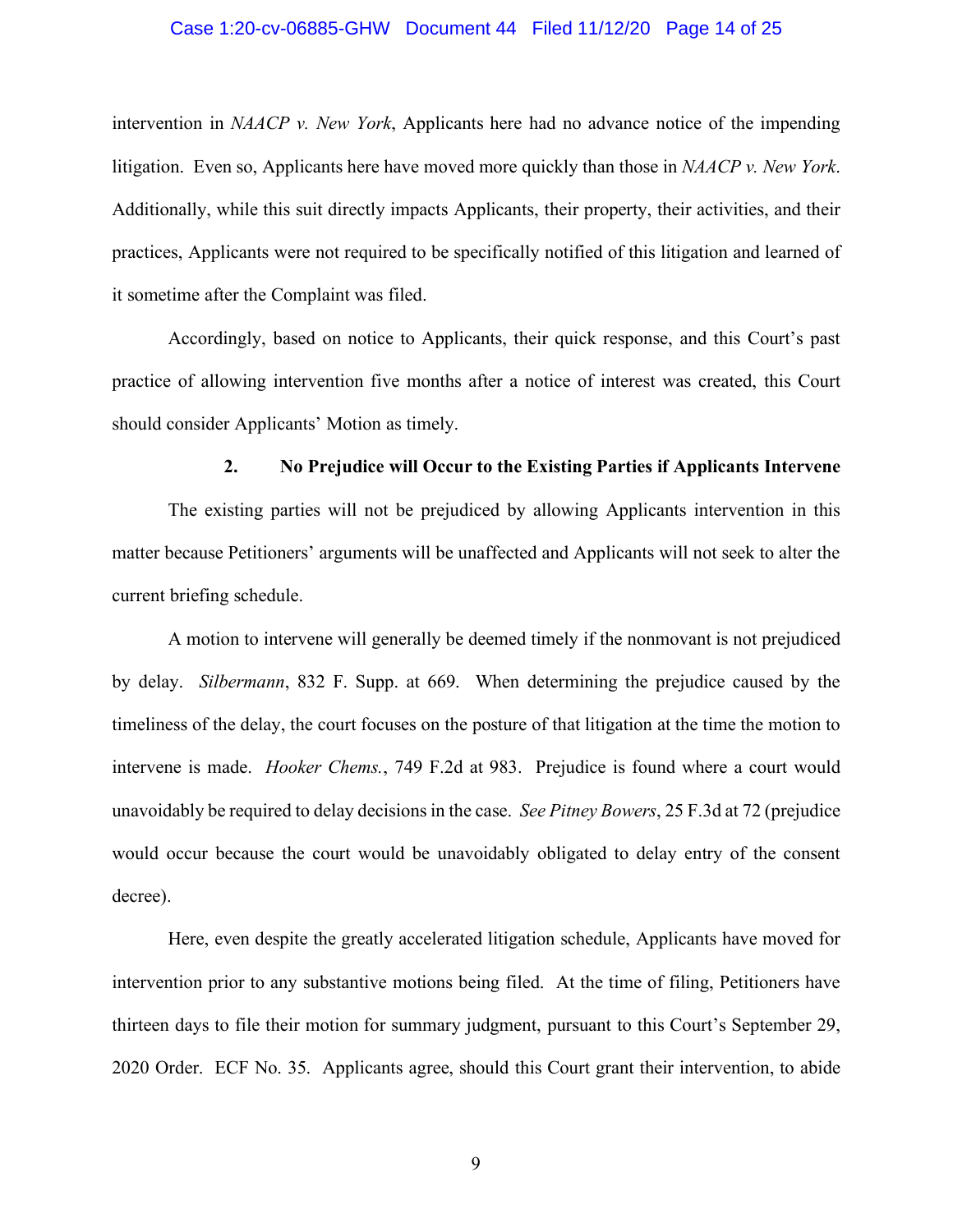#### Case 1:20-cv-06885-GHW Document 44 Filed 11/12/20 Page 15 of 25

by the currently established briefing schedule. ECF No. 35. Applicants will adhere to Defendants' briefing deadlines, filing Applicants' cross-motion and response to Petitioners' motion for summary judgment on January 8, 2021, and Applicants' reply to their cross-motion on February 19, 2021. ECF No. 35.

Additionally, Petitioners' arguments, based on the legality of the ATF's determination of the legal status of Non-Firearm Objects, brought pursuant to the APA, will not be materially affected by Applicants' intervention in this matter. Petitioners will not be required to make any additional or separate arguments due to Applicants' involvement and Petitioners will have ample opportunity to respond to Applicants' arguments based on the established briefing schedule.

Given the litigation will not be delayed and Petitioners' arguments will not be adversely affected, this Court will not prejudice the existing parties by granting Applicants intervention in this matter.

#### **3. Applicants Will be Prejudiced if Their Intervention is Denied**

As fully demonstrated in Section I(C), *infra*, denial of the Applicants' motion to intervene as of right will prejudice Applicants' constitutionally protected rights, activities, and business practices. To avoid duplicity and for the sake of brevity, this motion will discuss prejudice in the impairment of interest section.

#### **4. The Circumstances Militate in Favor of Intervention**

The greatly accelerated nature of this case, as acknowledged by both parties, militates in favor of Applicants' intervention. *See* ECF Nos. 28, 30 (parties' letters to the court describing the need for and agreeing to an accelerated briefing schedule).

The unusual circumstances prong of the timeliness determination is an equitable backstop for unusual instances where denying intervention would be inequitable. *See Aristograt Leisure*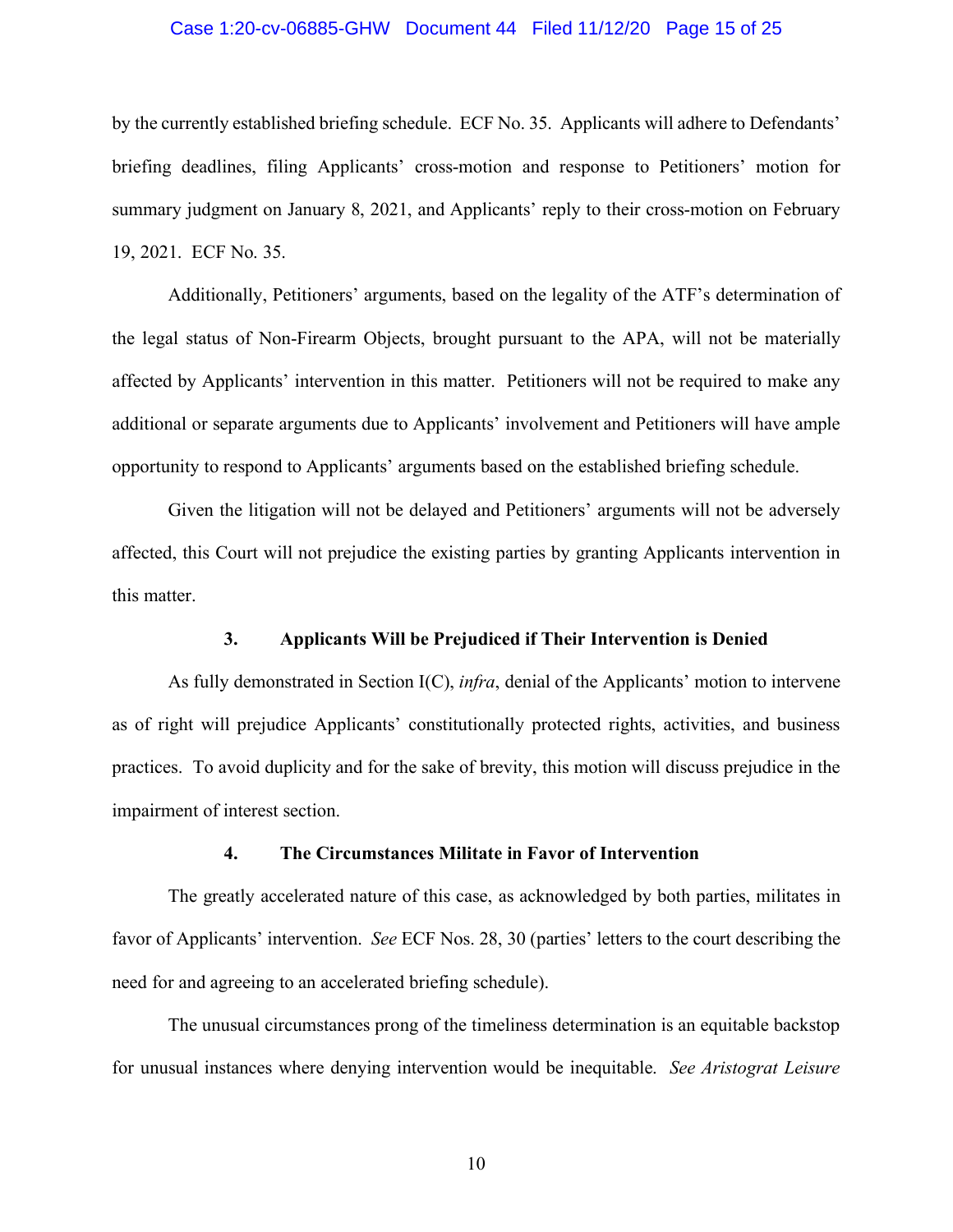#### Case 1:20-cv-06885-GHW Document 44 Filed 11/12/20 Page 16 of 25

*Ltd. v. Deutsche Bank Trust Co. Americas*, 262 F.R.D. 348, 353 (S.D.N.Y. 2009) ("An unusual circumstance provides a reasonable explanation for prolonged delay in seeking intervention.").

Given this case will be fully briefed less than five months from Petitioners filing their Complaint, any timeliness concerns at this stage should be resolved in favor of Applicants. Applicants have a short window to ensure their substantial interests are protected in this case and have endeavored to move as quickly as possible to avoid prejudice to the non-moving parties and to avoid any unnecessary expenditure of this Court's resources. Further, Applicants' commitment to abide by the current briefing schedule demonstrates Applicants' commitment to litigate this case in an expeditious manner, along with the parties.

This Court, therefore, should deem Applicants' Motion to Intervene as timely and grant Applicants intervention as of right in this matter.

#### **B. Applicants Have Significant, Protectable Interests**

Applicants and their customers and members have significant, protectable interests in the production, sale, purchase, and possession of Non-Firearm Objects, all of which directly implicate constitutionally and statutorily protected property and/or activities. Applicants have a significant interest in ensuring they can continue to engage in personal and business activities as they do now, without involvement of Federal Firearms Licensees and federal background checks, which will, at a minimum, further restrict Applicants' ability to engage in lawful, constitutionally protected conduct and significantly increase the cost of producing and purchasing Non-Firearm Objects and manufacturing those items into "firearms" as defined by the GCA.

Rule 24(a)(2) provides for intervention as of right where the applicant "claims an interest relating to the property or transaction that is the subject of the action." The Second Circuit has adopted a "direct, substantial, and legally protectable interest" standard. *Bridgeport Guardians v.*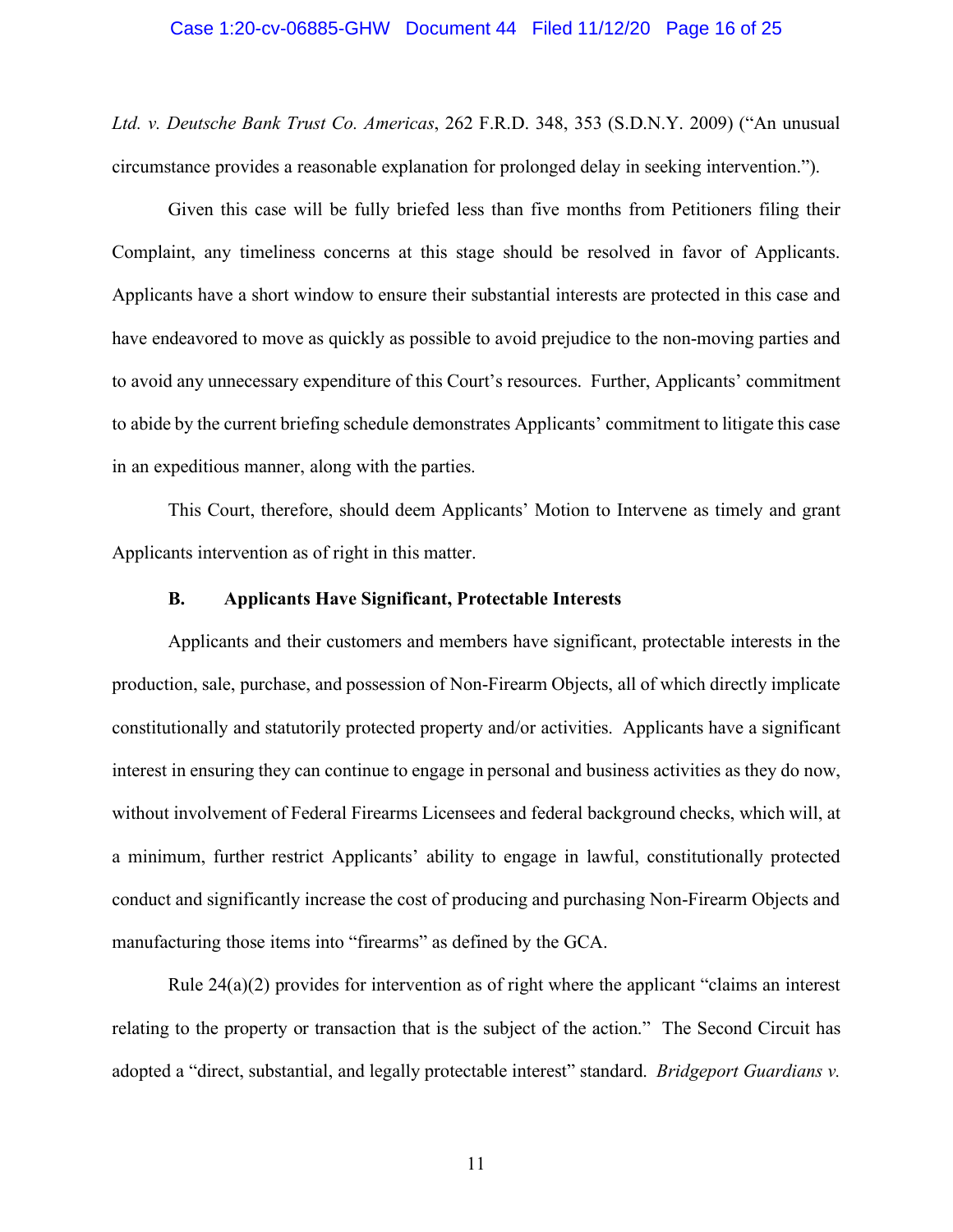#### Case 1:20-cv-06885-GHW Document 44 Filed 11/12/20 Page 17 of 25

*Delmonte*, 602 F.3d 469, 473 (2d Cir. 2010). This interest need not rise to the level of Article III standing, *United States Postal Serv. v. Brennan*, 579 F.2d 188, 190 (2d Cir. 1978), nor must the applicant wait until there is no doubt as to the applicant's interests to intervene, *Floyd*, 302 F.R.D. at 86, 99.

The outcome of the instant litigation poses a direct and substantial threat to the constitutionally and statutorily protected property rights of Applicants, their customers, and their members. Applicants Fort, Barton, and FPC have purchased and would continue to purchase the Non-Firearm Objects that are at issue in this case. Applicant Fort has individually manufactured at least one Non-Firearm Object into a "firearm" as defined by the GCA for personal use using his own effort and expertise. Applicants Fort and Barton also intend to individually manufacture Non-Firearm Objects into "firearms" as defined by the GCA for personal use in the future, using their own effort and expertise. Applicant FPC has and would continue to purchase Non-Firearm Objects in furtherance of its mission and advocacy for the natural and individual right to keep and bear arms. Applicants' purchases were conducted without involvement of a Federal Firearms License and without need for a federal background check, which practice Applicants seek to continue. Because Petitioners seek to make illegal, or significantly restrict, Applicants Fort, Barton, and FPC's currently legal property, activities, and/or practices Applicants Fort, Barton, and FPC have a legally protectable interest sufficient to support intervention as of right under Rule 24(a). *See Sw. Ctr. for Biological Diversity v. Berg*, 268 F.3d 810, 817–18 (9th Cir. 2001) (granting intervention based upon a determination that the proposed intervenor had a reliance interest that would be affected if the challenge agreement were invalidated).

Moreover, Applicant 80% Arms seeks to represent the interests of its customers, who are too numerous to conveniently intervene in this matter and who, due to the nature of the property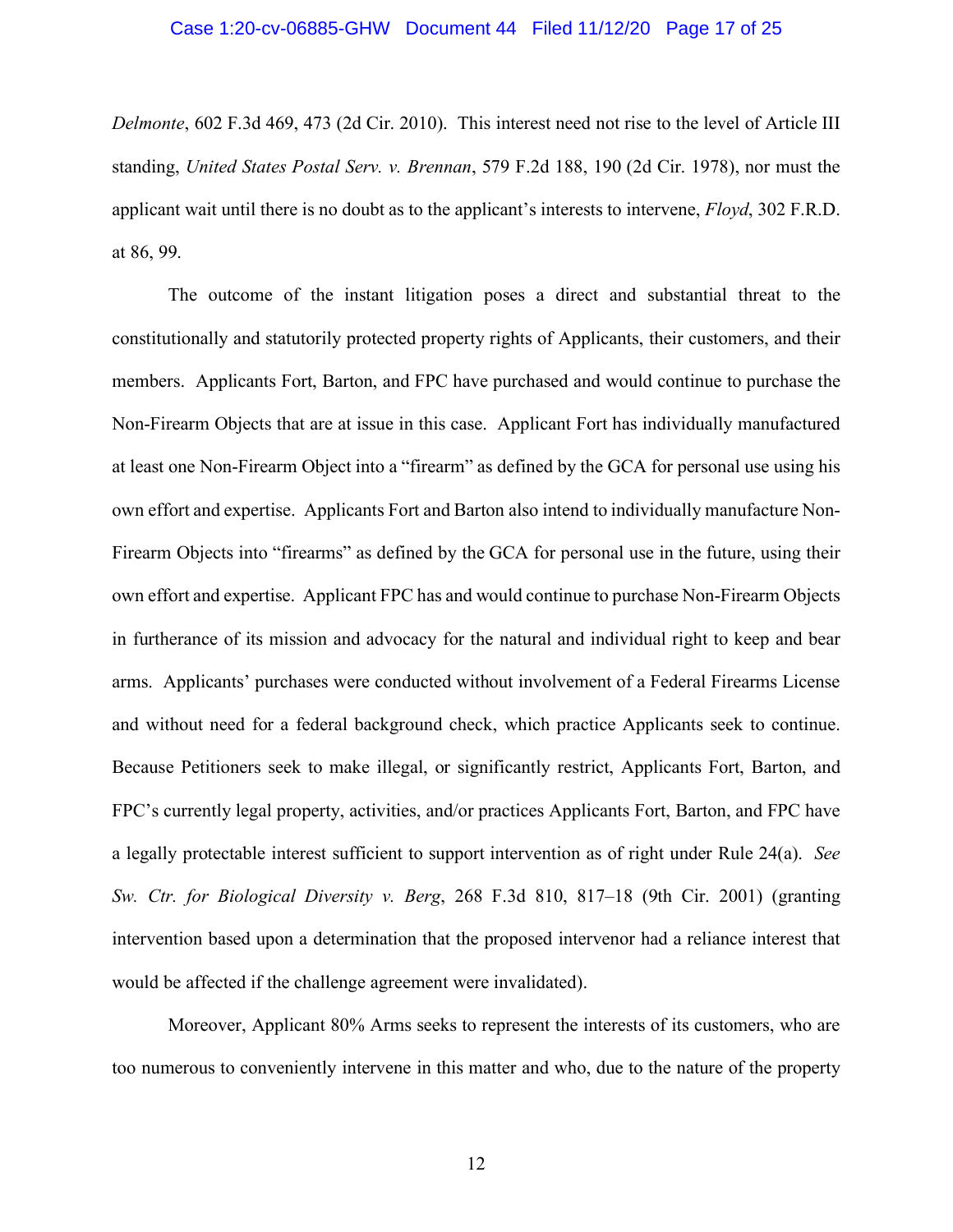#### Case 1:20-cv-06885-GHW Document 44 Filed 11/12/20 Page 18 of 25

in question, are chilled from coming forward to represent their own interests, due to the degrading and vitriolic abuse they may suffer for exercising their constitutionally protected rights including, but not limited to, harassment, SWATing, and doxing.<sup>5</sup> Accordingly, Applicant  $80\%$ Arms asserts a legally protectable interest on behalf of its customers sufficient to support intervention as of right under Rule 24(a).

Further, this Court has established that when a potential intervenor has a financial interest in the litigation it has a "direct, substantial, and legally protectable interest." *In re Pandora Media, Inc.*, No. 12-cv-08035-DLC, 2013 WL 6569872, at \*8 (S.D.N.Y. Dec. 14, 2013). In *Pandora Media*, this Court found a "direct" and "legally cognizable" interest in the ability of the company that sought intervention to avoid imposition of certain licensing fees. *Id.* at \*8. Similarly, this Circuit determined that a group of pharmacists had a sufficiently cognizable interest to intervene in a challenge to a state regulation that prohibited advertising the price of prescription drugs, given it could detrimentally impact the pharmacists' existing business practices. *N.Y. Pub. Int. Rsch. Grp., Inc. v. Regents of Univ. of State of N.Y.*, 516 F.2d 350 (2d Cir. 1975) (per curium).

Here, Applicant 80% Arms has significant financial interests in this matter. Applicant 80% Arms is a producer and seller of the Non-Firearm Objects at issue here. This lawsuit calls into

 <sup>5</sup> *See* Fernando Alfonso III, *Lawyer Doxes 50 Journalists Who Doxed Gun Owners*, DAILY DOT (Mar. 2, 2020, 11:25 PM), https://www.dailydot.com/unclick/christopher-fountain-journal-news-gun-owners/ (last visited Nov. 2, 2020); John Cook, *Here Is a List of All the Assholes Handsome Law-Abiding Citizens Who Own Guns Some People in New York City* [sic], GAWKER (Jan. 8, 2013, 3:10 PM), https://gawker.com/5974190/here-is-a-list-of-all-theassholes-who-own-guns-in-new-york-city (last visited Nov. 2, 2020); Editorial Staff, *Gawker Posts Full List Of All New York City Licensed Gun Owners*, THE WASHINGTON EXAMINER (Jan 9, 2013, 9:06 AM) https://www.washingtonexaminer.com/red-alert-politics/gawker-posts-full-list-of-all-ahole-new-york-city-licensedgun-owners (last visited Nov. 2, 2020); K.C. Maas and Josh Levs, *Newspaper Sparks Outrage for Publishing Names, Addresses of Gun Permit Holders*, CNN (Dec. 27, 2012, 10:23 AM), https://www.cnn.com/2012/12/25/us/new-yorkgun-permit-map/index.html (last visited Nov. 2, 2020); Perry Chiaramonte, *Gun Control Groups Accused of 'Swatting' Open-Carry Permit Holders, Putting Lives at Risk*, Fox News (Sept. 1, 2015, Updated Jan. 12, 2017), https://www.foxnews.com/us/gun-control-groups-accused-of-swatting-open-carry-permit-holders-putting-lives-atrisk (last visited Nov. 2, 2020); Bob Owens, *Gun Control Group Tells Followers to "SWAT" Gun Owners*, Bearing Arms (Dec. 15, 2015, 3:24 PM), https://bearingarms.com/bob-o/2015/12/15/gun-control-groups-tells-followers-swatgun-owners/ (last visited Nov. 2, 2020).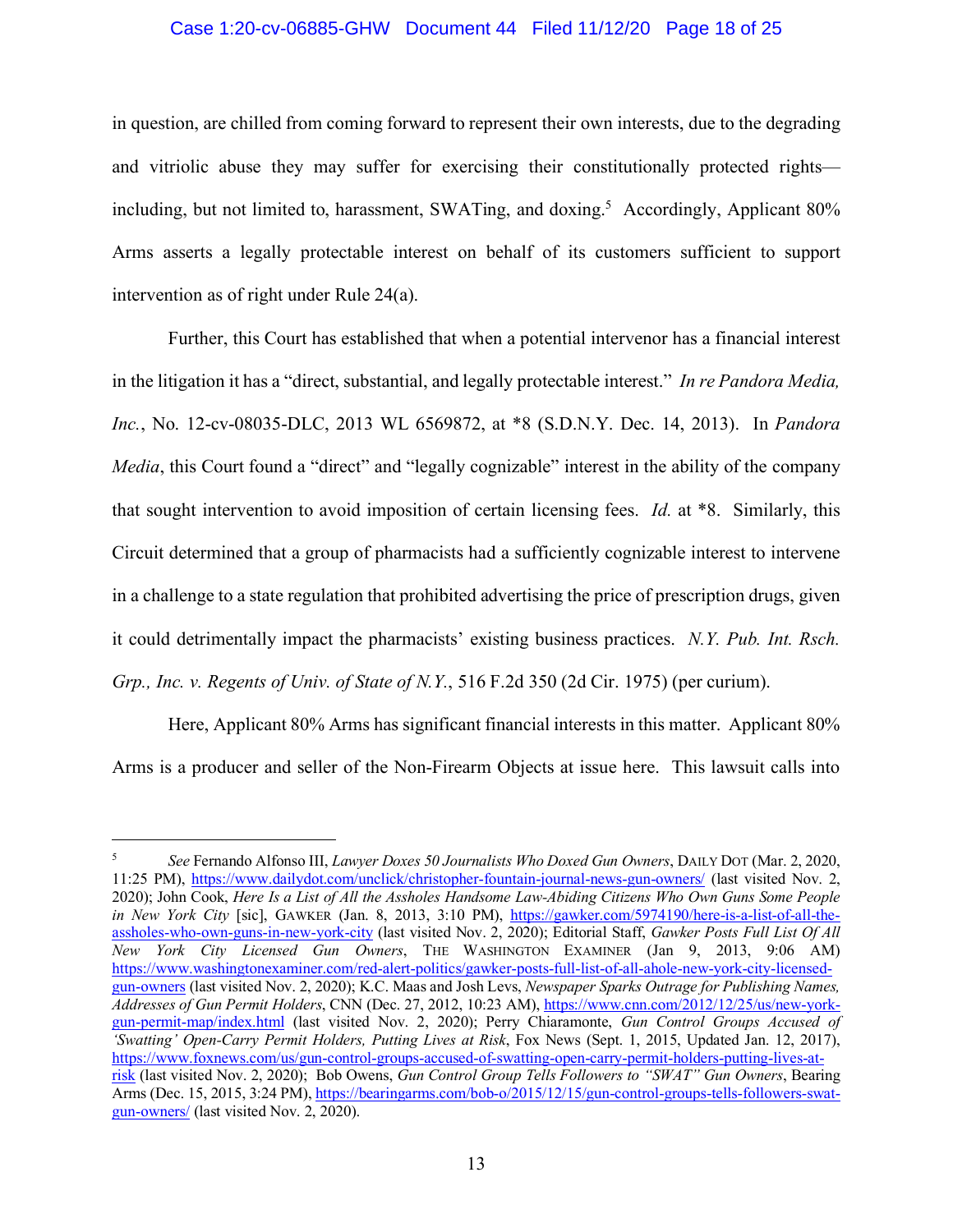#### Case 1:20-cv-06885-GHW Document 44 Filed 11/12/20 Page 19 of 25

question Applicant 80% Arms' continued ability to produce, sell, and distribute its products, as it currently does, across the United States. If this Court were to grant Petitioners the relief they request, the outcome would, at minimum, expose Applicant 80% Arms to significant increases in its operation and compliance costs and, at worst, could put Applicant 80% Arms out of business. Because this case attempts to make illegal Applicant 80% Arms' current business practices by, at the very least, restricting the production, sale, and delivery of Non-Firearm Objects, Applicant 80% Arms has a legally protectable interest sufficient to support intervention as of right under Rule  $24(a)$ .

Finally, Applicant FPC represents itself, and the interests of its members across the nation. Numerous FPC members are producers, sellers, purchasers, and possessors of Non-Firearm Objects, including Applicants Fort, Barton, and 80% Arms. Because this case attempts to make illegal and/or severely restrict the currently lawful individual and business practices of Applicant FPC's members, Applicant FPC and its members have a legally protectable interest sufficient to support intervention as of right under Rule 24(a).

# **C. Applicants' Interests Will Be Impaired by the Relief Sought**

Applicants', their customers', and their members' interests in the production, sale, purchase, and possession of Non-Firearm Objects will be significantly impaired if the Court grants Petitioners the relief they seek, as it would likely render illegal the otherwise entirely lawful and constitutionally protected property, activities, and/or business practices of Applicants, and of their customers and members.

A proposed intervenor satisfies the third prong of the test if disposition of the action may, as a practical matter, impair or impede its ability to protect its interest. *Pitney Bowers*, 25 F.3d at 70. In *New York v. Scalia*, five trade organizations attempted to intervene in a case that would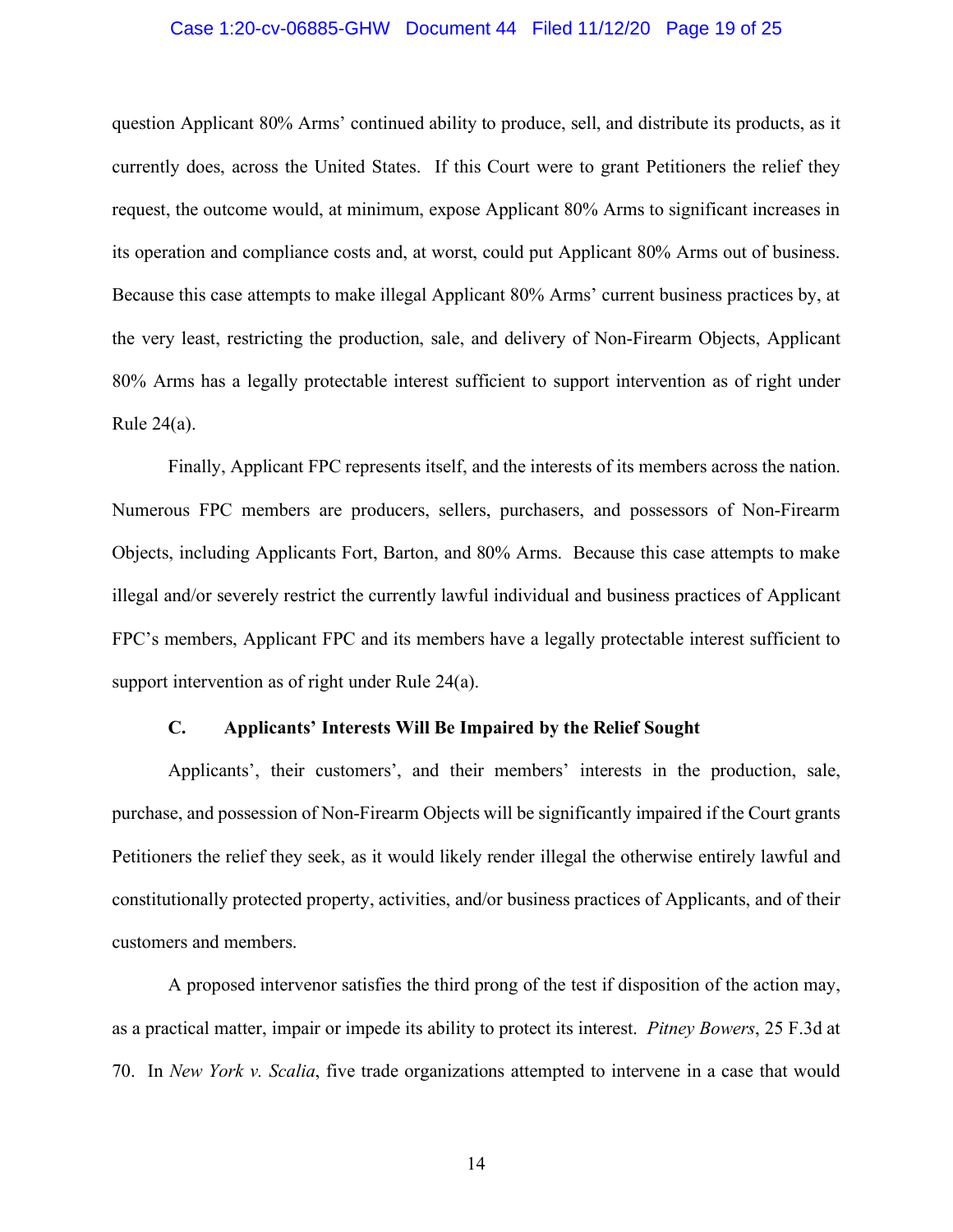#### Case 1:20-cv-06885-GHW Document 44 Filed 11/12/20 Page 20 of 25

change standards of liability under the Fair Labor Standards Act. *New York v. Scalia*, No. 20-cv-01689-GHW, 2020 WL 3498755 at \*2 (S.D.N.Y. June 29, 2020). This Court evaluated whether the proposed intervenor would suffer impairment due to the adverse economic consequences if the court invalidated an agency's final rule. *Id*. This Court determined that the potential cost to some employers in the trade organizations due to potential invalidation of the rule was sufficient to establish the impairment of a protectable interest. *Id.*

In the present case, an invalidation of the ATF's determination concerning Non-Firearm Objects would significantly impair Applicants' interests. Like the trade organizations in *Scalia*, whose members would be affected by the invalidation of a regulation, Applicants, their customers, and their members include individuals and businesses that produce, sell, purchase, and possess Non-Firearm Objects, all of whom would be directly and adversely affected by the invalidation of the ATF's longstanding rule. Depending on the extent of Petitioners' argument, this Court's ruling, and the ATF's decision, Applicants could be exposed to criminal liability based on continued performance of previously legal activities; could be forced to disclose the existence of certain constitutionally protected property to the federal government; and would be prohibited from engaging in otherwise lawful and constitutionally protected activities, including but not limited to the direct purchase of Non-Firearm Objects and, potentially, the unregulated manufacture of those objects into firearms. Additionally, Applicant 80% Arms and those similarly situated would be forced to comply with substantial additional legal and regulatory burdens, not only causing significant financial stress but potentially putting them out of business.

Furthermore, because adjudication of this case may impact certain Non-Firearm Objects or firearms in Applicants', their customers', and their members' possession, Applicants' constitutionally protected right to keep and bear arms may be impaired. Applicants have produced,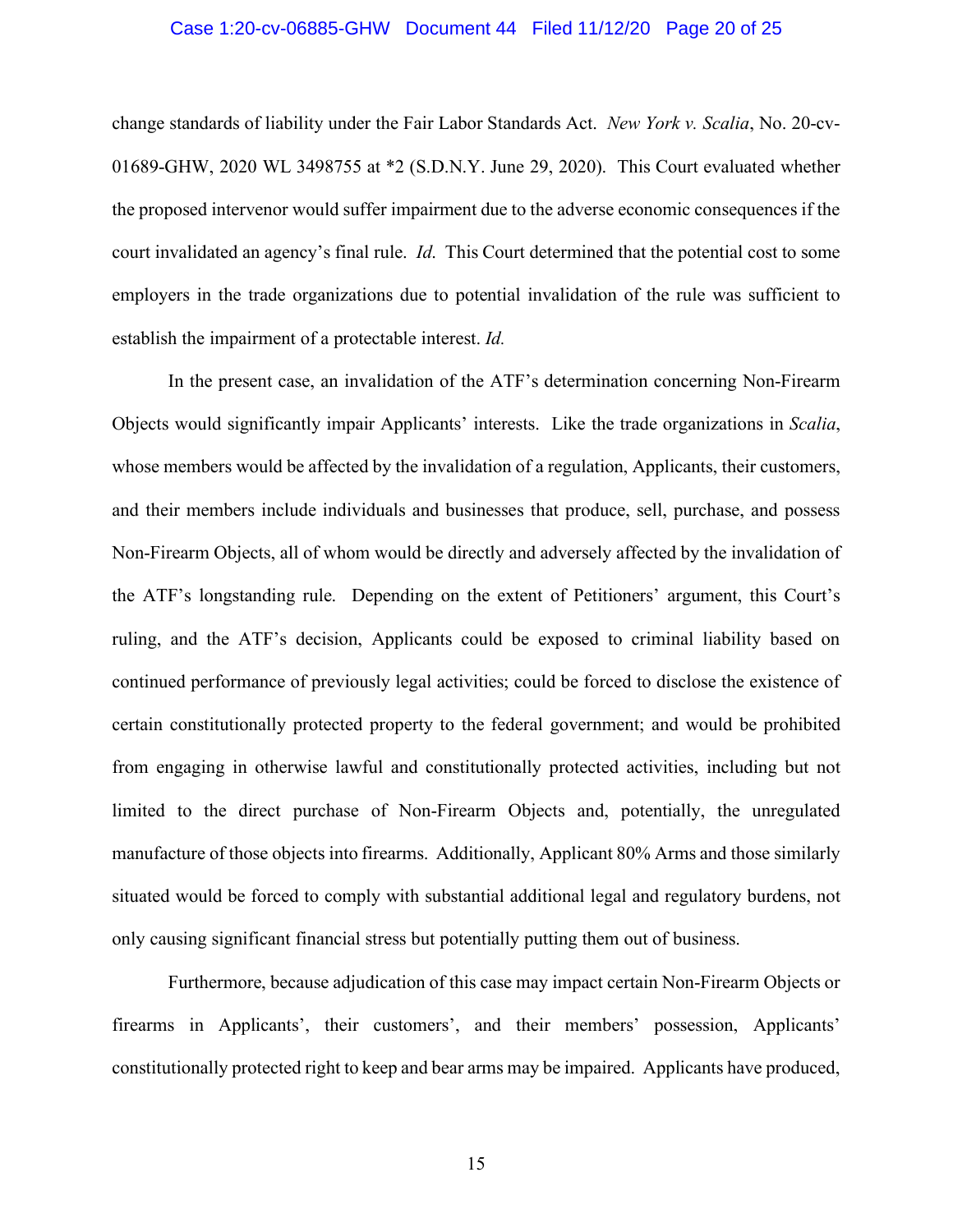#### Case 1:20-cv-06885-GHW Document 44 Filed 11/12/20 Page 21 of 25

sold, purchased, and currently possess Non-Firearm Objects, and would continue to engage in those lawful practices in the future. In addition, Applicants, their customers, and their members have and possess individually manufactured firearms from Non-Firearm Objects for personal use. All of this has been in reliance on years of ATF precedent. If this Court were to reverse the ATF's determination regarding Non-Firearm Objects, depending on the extent of this Court's ruling and the ATF's decision, Applicants' currently constitutionally protected, lawful practices will be adversely affected, and their Second Amendment protected rights could be unconstitutionally impaired.

Thus, the third element for intervention as of right is met.

# **D. Existing Parties Will Not Adequately Represent Applicants' Interests**

Applicants' interests are not adequately represented by the ATF, which does not speak directly for individual owners and purchasers of Non-Firearm Objects, for businesses engaged in the production or sale of the same, nor for organizations seeking to preserve and restore individuals' constitutionally protected rights—including the individual right to manufacture arms for the lawful purpose of, *inter alia*, self-defense.

The final prong in determining whether a court should grant a motion to intervene as of right is whether the applicant "has an interest not adequately represented by the other parties." *Pitney Bowers*, 25 F.3d at 70. "[T]he burden to demonstrate inadequacy of representation is generally speaking 'minimal.'" *Butler, Fitzgerald & Potter v. Sequa Corp.*, 250 F.3d 171, 179 (2d Cir. 2001) (quoting *Tribovich v. United Mine Workers*, 404 U.S. 528, 538 n.10 (1972)).

Here, because the ATF is litigating on behalf of the general public, it is obligated to consider a wide spectrum of views, many of which may conflict with the particular interests of Applicants and their customers. *See Forest Conservation Council v. U.S. Forest Serv.*, 66 F.3d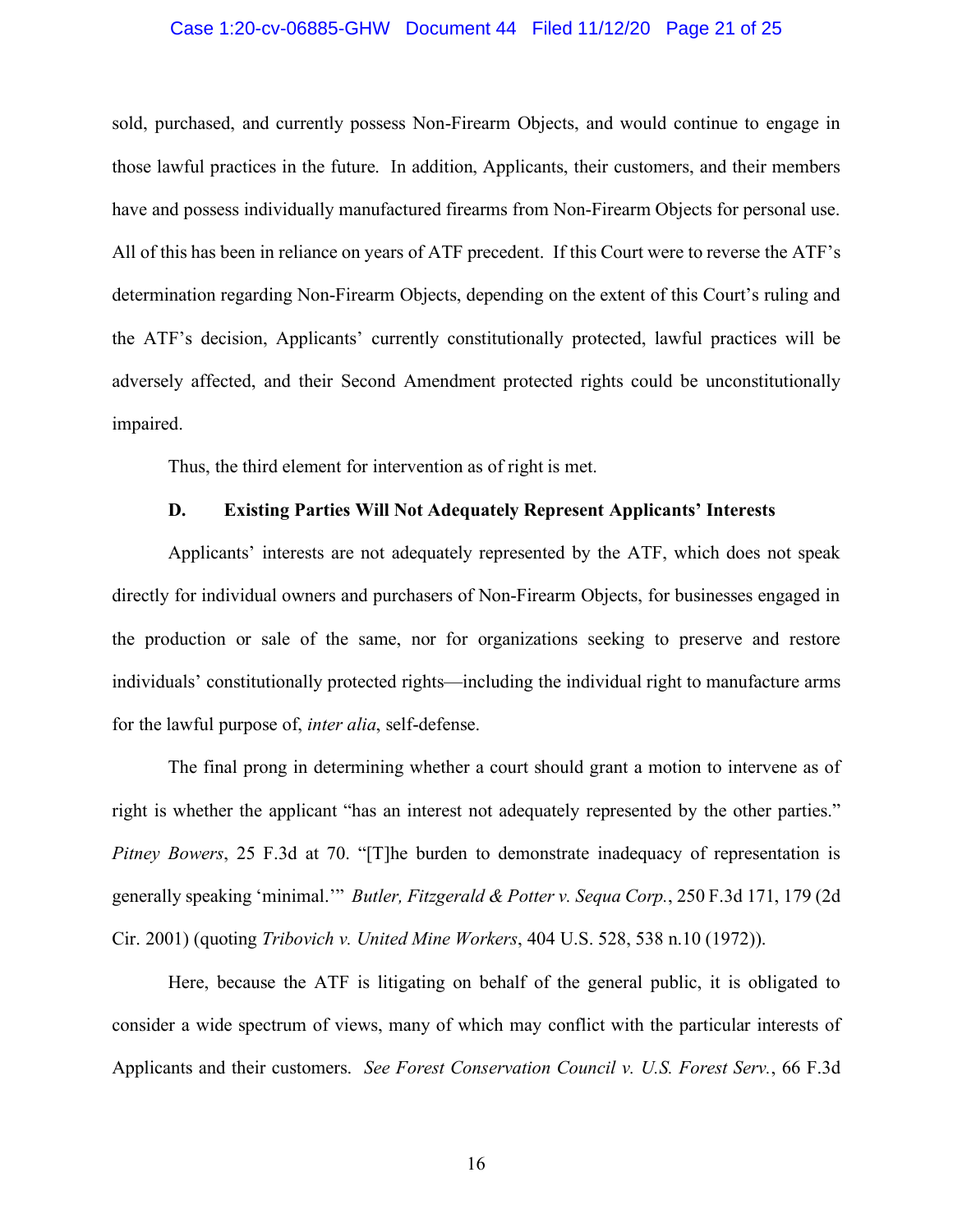#### Case 1:20-cv-06885-GHW Document 44 Filed 11/12/20 Page 22 of 25

1489, 1494 (9th Cir. 1995), *abrogated on separate grounds by Wilderness Soc'y v. U.S. Forest Service*, 630 F.3d 1173, 1177–80 (9th Cir. 2011) (the government will not adequately represent petitioners when petitioners seek to raise issues broader than the scope of the government's argument) (citing *Sierra Club v. Espy*, 18 F.3d 1202, 1208 (5th Cir. 1994)). Representation is inadequate when a proposed intervenor would be damaged by the adjudication of its interest, but the agency being sued would not. *See S.E.C. v. Everest Management Corp.*, 475 F.2d 1236, 1239 (2d Cir. 1972) (S.E.C. inadequately represents an intervenor who seeks damages).

Applicants seek to protect and defend their, their customers', and their members' right to produce, sell, purchase, and possess Non-Firearm Objects; their Second Amendment protected rights; and their justifiable reliance on the ATF's long held legal position. By contrast, the ATF's interest in this suit is limited to defending the legitimacy of its rulemaking process and enforcement orders. Petitioners' arguments encapsulate issues and narratives outside the ATF's narrow focus on its classification of Non-Firearm Objects, which issues and narratives can and will be addressed by Applicants. Moreover, because the ATF must consider a wide spectrum of views, at least some of their interests in the suit will necessarily differ from Applicants' interest in continuing their currently lawful individual activities and business practices. When, like here, a party has private interests, as opposed to the government's public interests, this difference is sufficient to warrant intervention. *Sierra Club*, 18 F.3d at 1208; *Fresno County v. Andrus*, 622 F.2d 436, 438–39 (9th Cir. 1980). Thus, Applicants' interests are not adequately represented by the existing parties.

Further, where "there is a likelihood that the property owners will make a more vigorous presentation of the economic side of the argument than would the governmental defendants," the government defendants fail to adequately represent the proposed intervenor's interests. *Town of North Hempstead v. Vill. of North Hills*, 80 F.R.D. 714, 717 (E.D.N.Y. 1978) (quoting *N.Y. Pub.*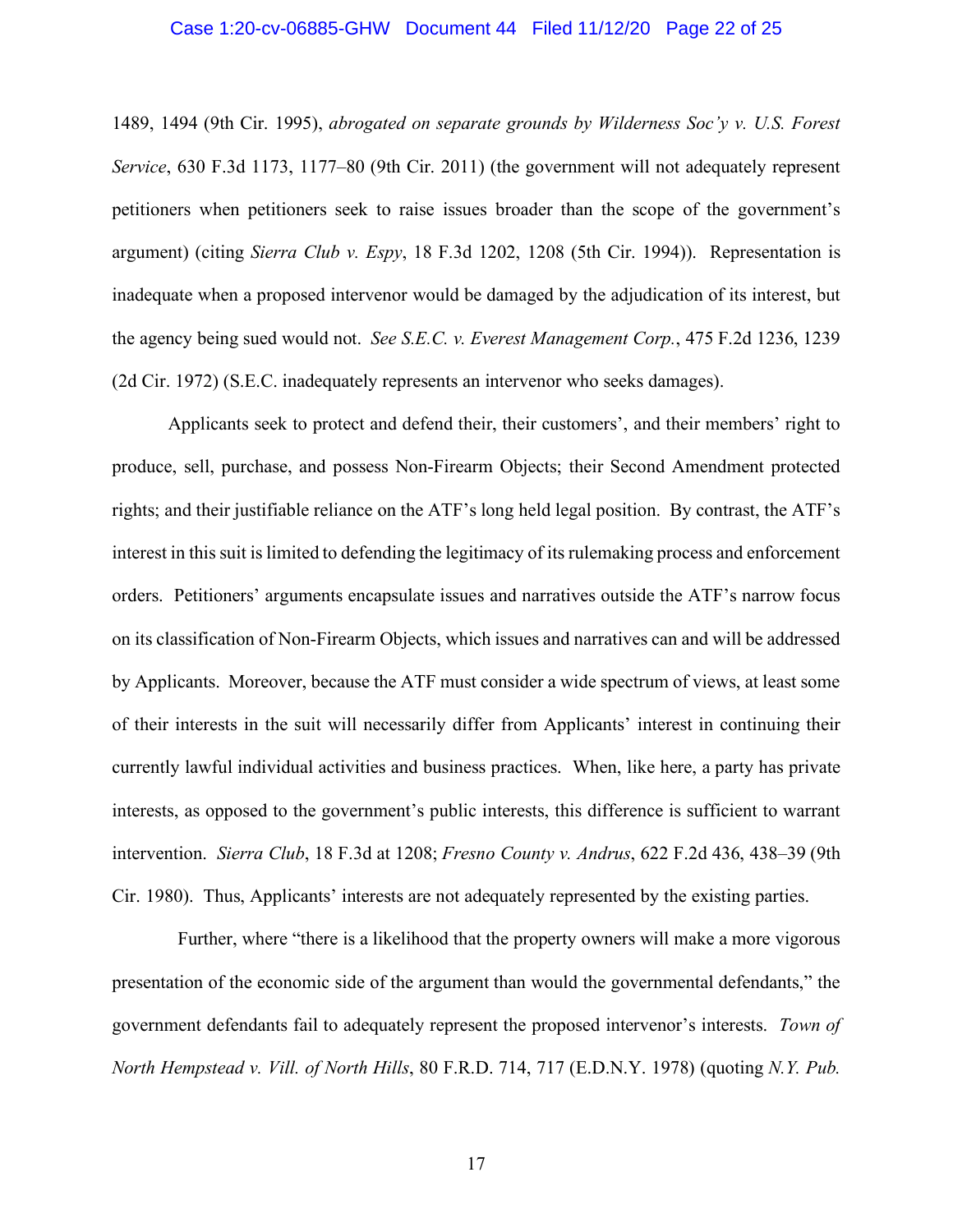#### Case 1:20-cv-06885-GHW Document 44 Filed 11/12/20 Page 23 of 25

*Int. Rsch. Grp., Inc.*, 516 F.2d 350, 352 (2d Cir. 1975)). In *Town of North Hempstead*, the court granted intervention to preserve the economic interests of the intervenors because the village did not share "real and immediate economic interests of the proposed intervenors." 80 F.R.D. at 717.

Here, Defendants will not adequately represent or protect Applicants' economic interests. As fully demonstrated above, the outcome of this litigation could have a substantial monetary effect on Applicant 80% Arms business practice, as well as the individual practices of other Applicants and their members. The ATF does not share the same real and immediate economic interests of Applicants and has no duty, nor reason, to protect Applicants' economic interests. Applicants could be required to cease lawful practices, report the existence of constitutionally protected property to the federal government, or even lose their businesses, but the ATF only seeks to uphold its determination as to Non-Firearm Objects. Accordingly, Applicants interests are not sufficiently represented.

Overall, Applicants more than satisfy the Second Circuit's four-part test and this Court should grant Applicants intervention as of right pursuant to Rule 24(a).

# **IV. ALTERNATIVELY, THIS COURT SHOULD GRANT APPLICANTS PERMISSIVE INTERVENTION**

Federal Rule of Civil Procedure 24(b) governs permissive intervention and provides:

On timely motion, the court may permit anyone to intervene who . . . has a claim or defense that shares with the main action a common question of law or fact. . .. In exercising its discretion, the court must consider whether the intervention will unduly delay or prejudice the adjudication of the original parties' rights.

Fed. R. Civ. P. 24(b)(1), (b)(3). Courts have broad discretion under Rule 24(b). *Scalia*, No. 20 cv-01689-GHW, 2020 WL 3498755 at \*4. "In deciding whether to permit intervention under Rule 24(b), courts generally consider the same factors that are relevant as of right under Rule 24(a)(2)." *Olin Corporation v. Lamorak Insurance Company*, 325 F.R.D. 85, 87 (S.D.N.Y. 2018) (citing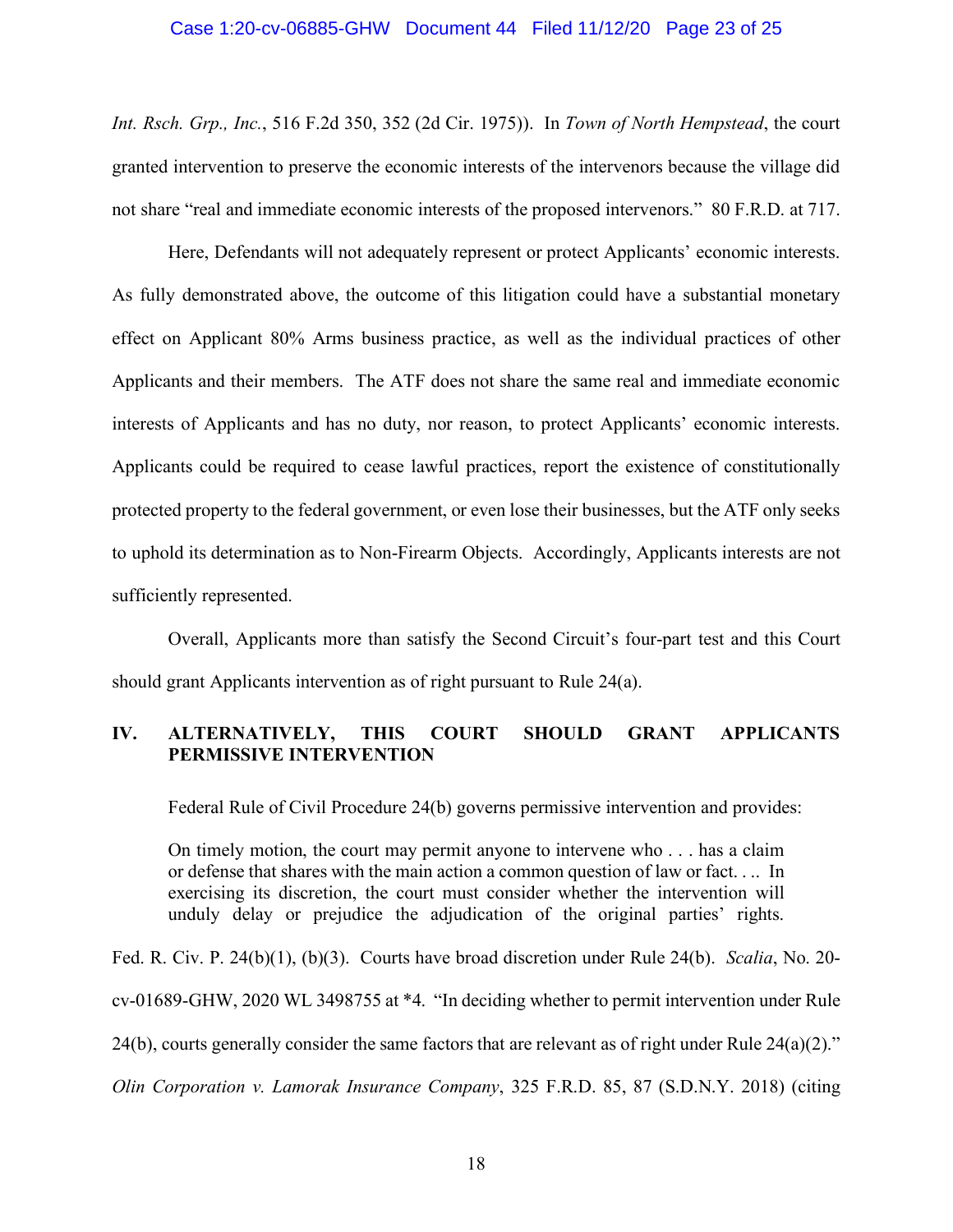#### Case 1:20-cv-06885-GHW Document 44 Filed 11/12/20 Page 24 of 25

*Peterson v. Islamic Republic of Iran*, 290 F.R.D. 54, 57 (S.D.N.Y. 2013)). Rule 24(b), however, "plainly dispenses with any requirement that the intervenor shall have a direct personal or pecuniary interest in the subject of the litigation." *Sec. & Exch. Comm'n v. U.S. Realty & Improvement Co.*, 310 U.S. 434, 459 (1940).

In this case, Applicants have defenses to the claims asserted by Petitioners and to the relief being sought, which is a challenge to the ATF's determination that Non-Firearm Objects are not firearms pursuant to the GCA, upon which Applicants, their customers, and their members have relied.

"[T]he guiding principal in deciding whether to whether to grant permissive intervention is whether the intervention will unduly delay or prejudice the adjudication of the rights of the original parties." *Olin Corp.*, 325 F.R.D. at 87. In this case, there would be neither prejudice nor undue delay. Moreover, as demonstrated *supra*, Applicants have had a short window to ensure their substantial interests are protected in this case and have endeavored to move as quickly as possible, despite the accelerated schedule, and will agree to abide by the existing briefing schedule to avoid prejudice to the parties and any unnecessary expenditure of this Court's resources. Further, Applicants have demonstrated their interests, a legal position they seek to advance, a probable relation to the case, that their interests are not adequately represented, and that intervention will not burden other parties. *See supra*, Argument, Section I. Thus, at a minimum, this Court should grant Applicants permissive intervention because Applicants' defenses to the claims asserted by Petitioners raise common questions of fact and law.

#### **CONCLUSION**

For the foregoing reasons, Applicants respectfully request that this Court grant them intervention as of right pursuant to Federal Rule of Civil Procedure 24(a)(2). In the alternative,